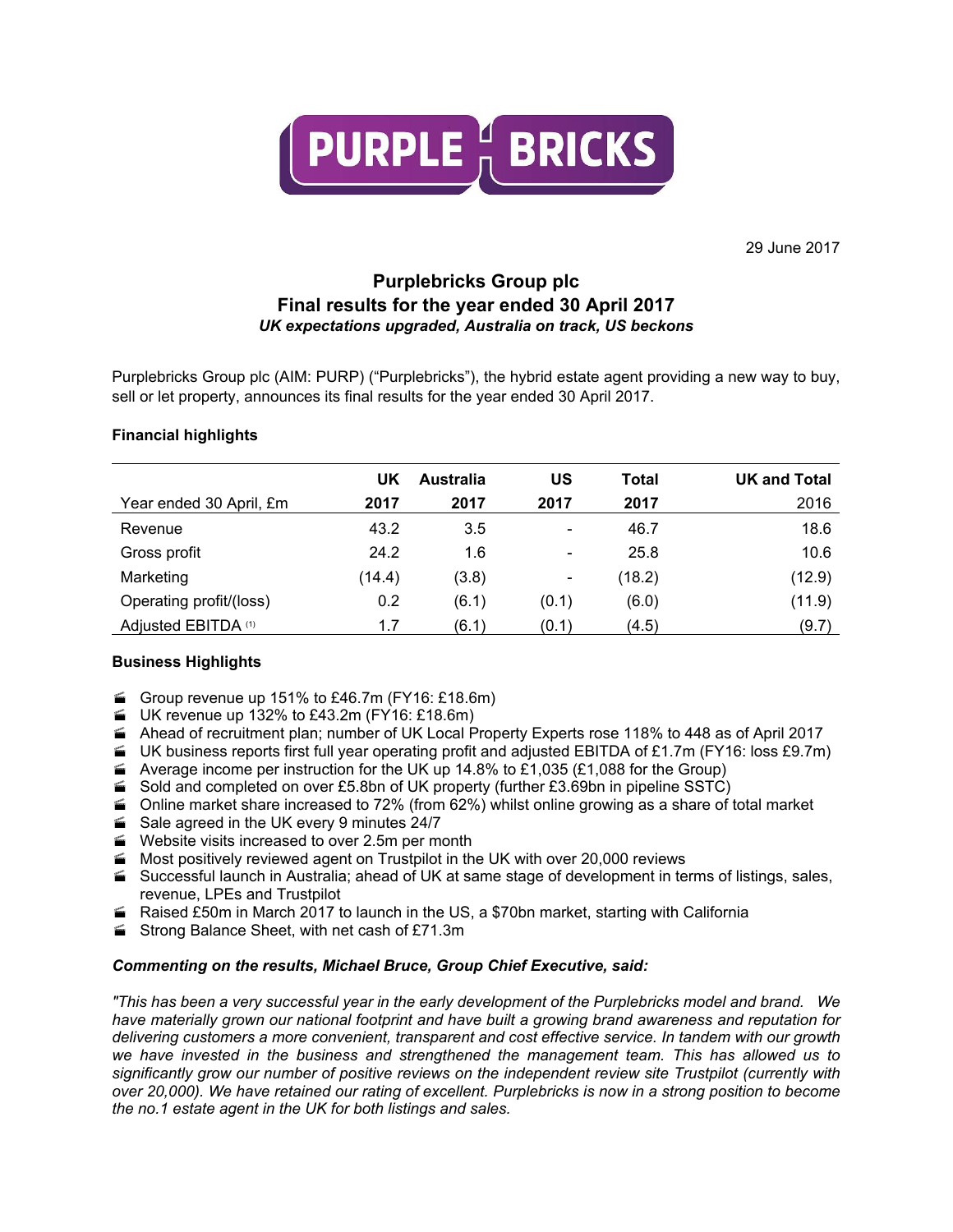With the UK business now in profit it is encouraging to see Australia following a similar growth trajectory. *Just eight months in and Purplebricks already operates in five key states, which represent 85% of all Australian property transactions. The launch of our Commisery campaign in Australia from May 2017 will* further accelerate progress. All of this bodes well for the US, where plans to launch, first in California, in the *second half of the calendar year are progressing at pace.*

*We are confident that we have a compelling proposition and the strategy, team and Balance Sheet strength to deliver on it for all stakeholders."*

### **Outlook**

The first two months of the financial year have started well, with continued trading momentum in both the UK and Australia, while plans for the US launch continue at pace. This progress is to a great degree driven by the continued recruitment of high quality LPEs and the success of the Purplebricks marketing, which has resonated with consumers. To fully capitalise on this momentum and the long term market opportunity, Purplebricks is stepping up its recruitment of LPEs to meet demand and following the recent success of the additional marketing spend in the spring market, is increasing its budget for the current financial year. UK marketing spend in the first half of this financial year is now anticipated to increase by some £3.5m yearon-year, with spend in the second half also likely to rise, should the expected returns come through. As a result UK revenue expectations for the current year are raised to some £80m; a near doubling from the £43m reported for FY17. For Australia, our expectations remain unchanged following good progress to date, with revenues expected to reach £12m in the current year.

While the broader macro climate is uncertain and it is early in the financial year, Purplebricks remains confident in its prospects and of meeting the board's increased expectations.

#### *Notes*

*(1) Adjusted EBITDA is calculated as operating profit plus depreciation, amortisation, share based payments and fundraising costs in respect of IPO.*

A presentation to analysts and institutional investor will be held at the offices of Instinctif Partners on 29 June 2017. For further details please contact Gemma Mountford on: +44 (0) 20 7457 2020 or email gemma.mountford@instinctif.com.

For further information, please contact:

| <b>Purplebricks</b><br>Michael Bruce, James Davies                      | +44 (0) 20 7457 2020 |
|-------------------------------------------------------------------------|----------------------|
| <b>Zeus Capital (NOMAD)</b><br>Nicholas How, Benjamin Robertson         | +44 (0) 20 3829 5000 |
| <b>Peel Hunt (Broker)</b><br>Dan Webster, George Sellar                 | +44 (0) 20 7418 8900 |
| <b>Investec Bank (Broker)</b><br>Keith Anderson, Carlton Nelson         | +44 (0) 20 7597 5970 |
| <b>Instinctif Partners</b><br>David Simonson, Mark Reed, George Yeomans | +44 (0) 20 7457 2020 |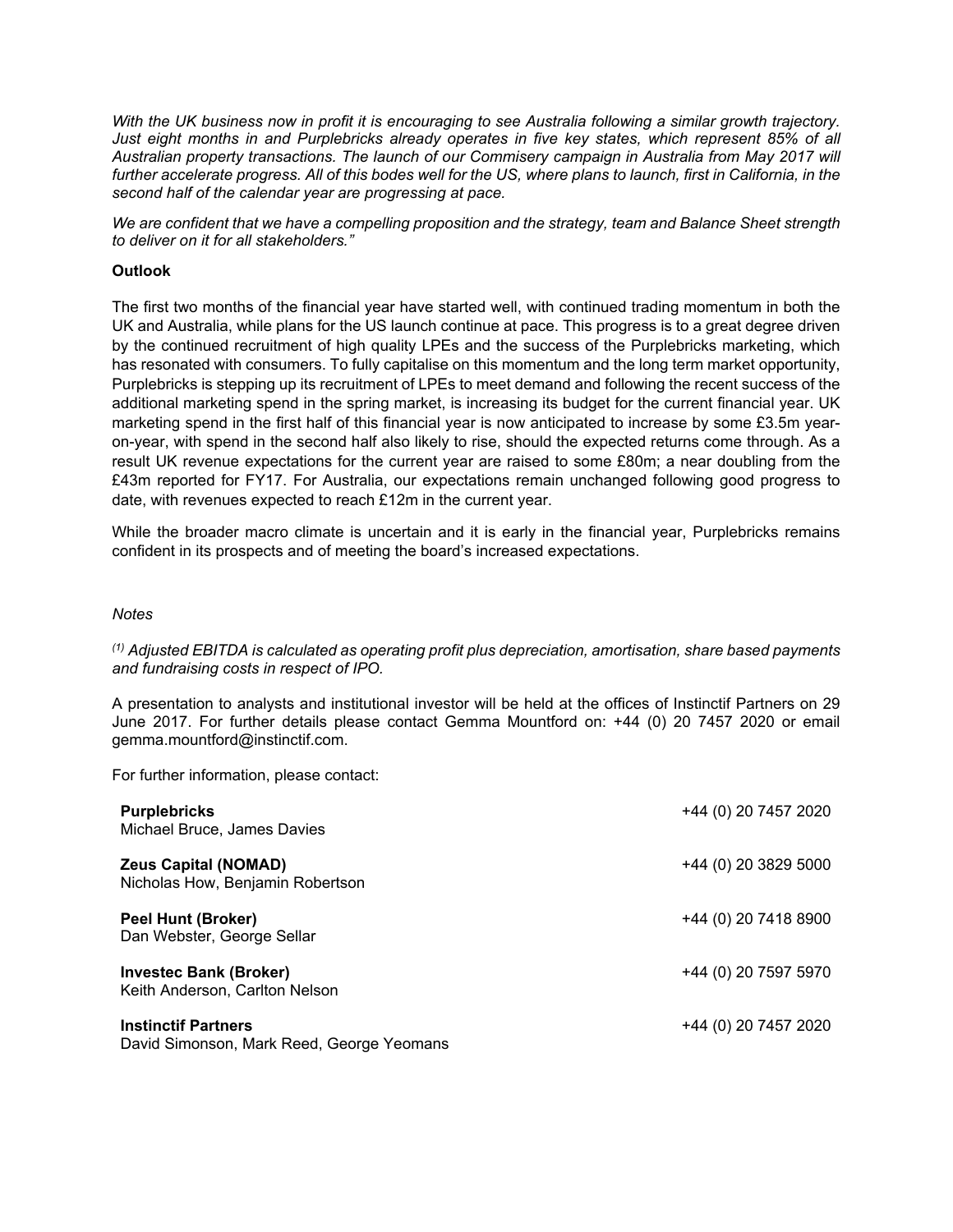### **About Purplebricks**

Purplebricks is a leading next generation estate agency in the UK, combining highly experienced and professional Local Property Experts (LPEs) and an innovative use of technology to help make the process of selling, buying or letting so much more convenient, transparent and cost effective. Purplebricks is transforming the way people perceive estate agents and estate agency. Building on its UK success, Purplebricks launched into Australia in August 2016 and in February 2017 announced plans to enter the US market.

#### **Forward looking statements:**

This announcement may include statements that are, or may be deemed to be, "forward-looking statements" (including words such as "believe", "expect", "estimate", "intend", "anticipate" and words of similar meaning). By their nature, forward-looking statements involve risk and uncertainty since they relate to future events and circumstances, and actual results may, and often do, differ materially from any forwardlooking statements. Any forward-looking statements in this announcement reflect management's view with respect to future events as at the date of this announcement. Save as required by applicable law, the Company undertakes no obligation to publicly revise any forward-looking statements in this announcement, whether following any change in its expectations or to reflect events or circumstances after the date of this announcement.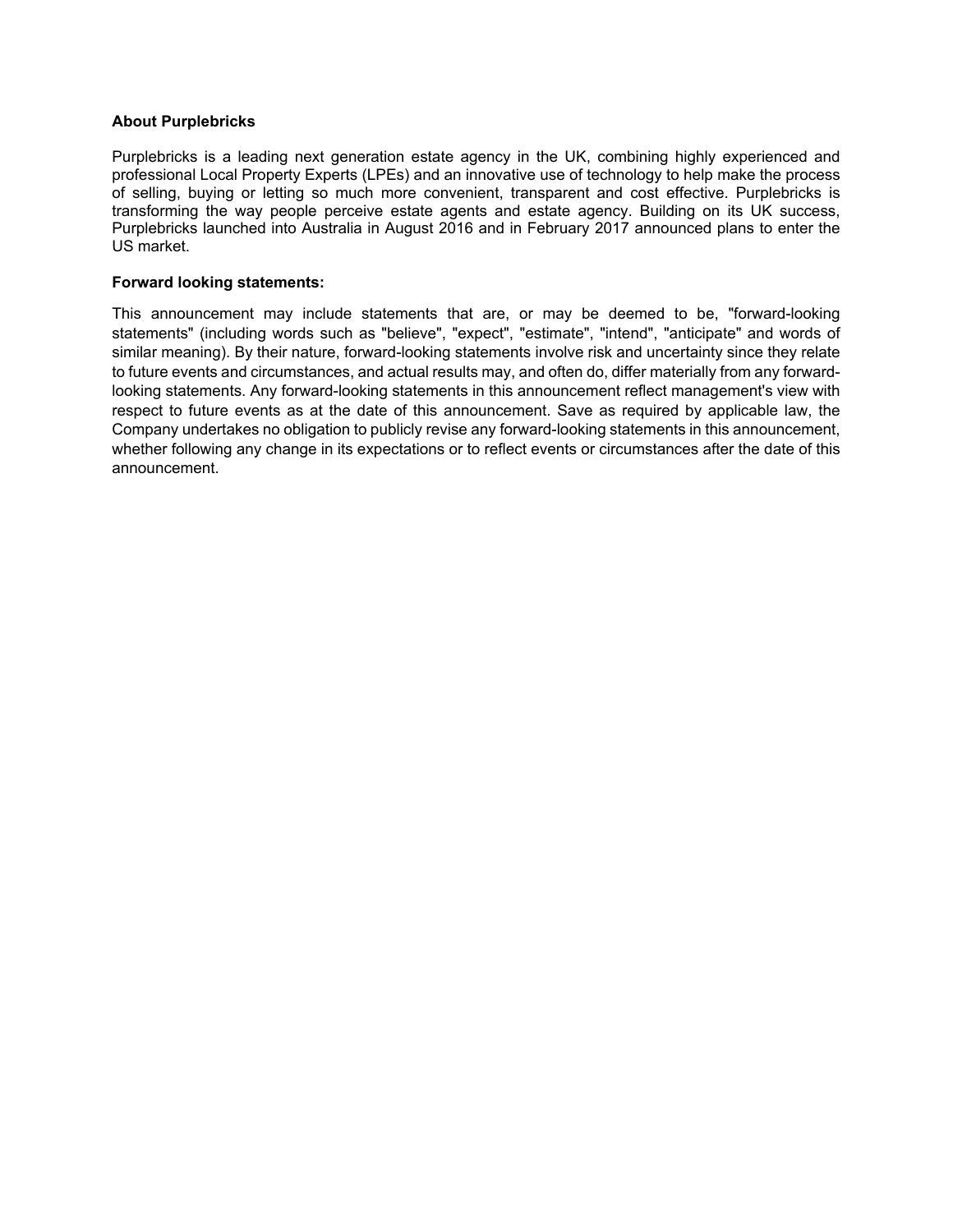### **Chairman's statement**

It is our first full year as an AIM listed company and we are pleased to announce that Purplebricks is leading significant change in the estate agency market.

During the year, we continued to focus heavily on building our brand awareness, growing our number of Local Property Experts ("LPEs"), evolving our technology, growing internationally in Australia and shortly launching into the US, and most importantly advancing on our strong reputation for customer service. We have made excellent progress on all fronts.

We continue to attract and retain top quality LPEs across all areas of the country. Our strategy of creating an "ultra-local" presence has materially advanced with the recruitment of a further 320 LPEs, an increase of 156% over the corresponding financial year. This additional expertise is providing essential capacity to meet the continued burgeoning demand from our customers. More and more highly skilled estate agents are choosing to join Purplebricks because of our strong reputation and growing market share.

We have continued to invest in high impact marketing with our "commisery" campaign resonating and hitting home with prospective customers. Brand awareness is high and continues to grow alongside our "best in class customer service". As the most positively reviewed estate agent in the UK we are proud to have grown our reviews on independent review site. Trustpilot, from 5,700 at the end of the last financial year to over 20,000, an increase of 251%. Our average rating has increased from 9.4 to 9.5 out of 10. Our customer advocacy continues to blossom despite our rapid growth.

### **Financials**

Trading momentum has been strong throughout the year, with total revenues of £47m representing an increase of 151% on the prior year. The UK has continued to advance with £43.2m of revenue, whilst Australia contributed £3.5m (\$6m AUD) in the period following its launch in September 2016. I am pleased to report that the UK made an adjusted EBITDA profit of £1.7m for the full year whilst Australia made an adjusted EBITDA loss of £6.1m and our new US entity a £0.1m loss. Group losses from operating activities reduced to £6.0m from £11.9m the year before demonstrating clear progress whilst continuing to expand internationally. The operating leverage of our low fixed cost business model is now fully apparent with the UK demonstrating EBIT profit at both the operating level and at the adjusted EBITDA level.

Net cash at the year end was £71.3m as a result of the fundraising activities undertaken, the acquisition of a lettings business and also the marked step up in revenue generated during this year. Net assets at 30 April 2017 were £75.4m (2016: £28.1m) with net current assets standing at £66.5m (2016: £27.5m).

### **Australia**

In our last Annual Report, we announced an intention to launch in Australia. In September 2016, we officially launched in Queensland and Victoria. In January 2017, we launched in New South Wales and in March and April, we launched in Perth and Adelaide respectively.

We have had some significant early success and momentum is growing. We committed to an investment of £10m over a two year period with the majority of the investment being in this financial year. We made an adjusted EBITDA loss of £6.1m in the period, or £5.4m at constant currency.

We have recently launched our "commisery" marketing campaign in Australia and, like the UK, we will review our marketing spend, momentum and market share. If we consider it necessary to invest further to grow market share and continue momentum we may choose to do so.

We have added to the strength of the team with the recent appointment of an Operations Director, Deborah Lee, who was formerly at Capita Plc.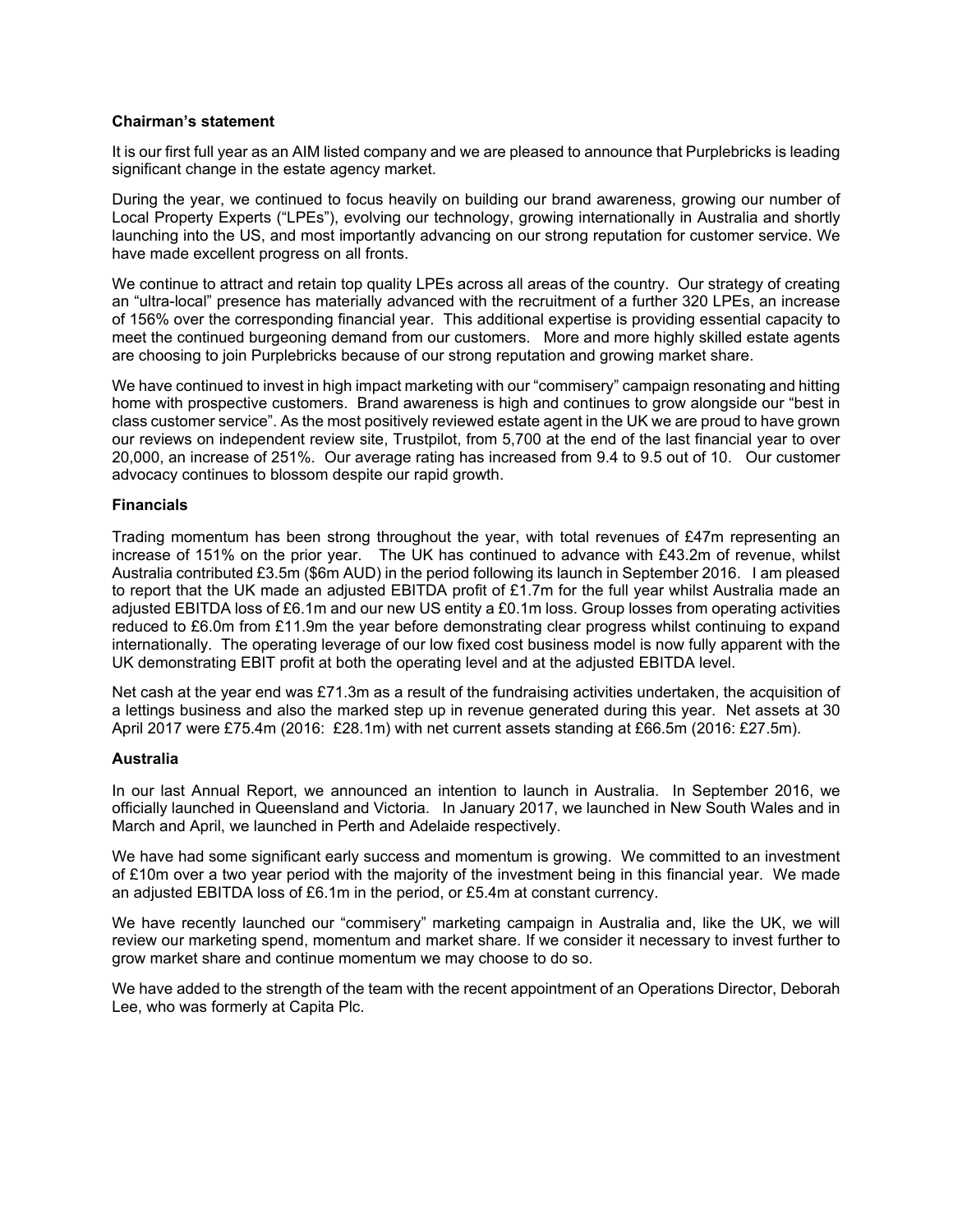#### **US launch**

We have recently announced our intention to launch the Purplebricks proposition into the US, a \$70bn market. We successfully raised £48.8m, net of fees of £1.2m via a placing on 22 February 2017.

Our market research indicates that our compelling model comprising of high quality customer service allied to a fair, more competitive fee structure and technology that enables sales to progress 24 hours a day will appeal in a market where sellers are currently charged a commission of around 6% to sell their home.

We are excited about our launch and will provide more details in due course on launch dates, regions and service offering. We have a superb management team who are working on our plan with a view to execution in the second half of 2017. Similarly to the UK and Australia, we will launch regionally, with California being the first state, and adapt our timing and offering to the momentum of each market.

As announced at that time, the Directors consider expansion of the Company's business and the Purplebricks brand into the US real estate market to be the next logical step in the Company's expansion. The US is one of the world's largest real estate markets and we estimate that total real estate commission income in the US is in the range of c.US\$70 billion annually (compared with US\$4.3 billion in the United Kingdom).

The Group believes that the Purplebricks platform and business model is scalable and can adapt to the US market. Given the many comparable trends, sentiment and similarities between the property markets in the US, the UK and Australia, the Group's expansion strategy will be shaped significantly by the Group's experience with its successful UK and more recent Australian operations. Although the Group initially intends to strategically roll out across a defined number of US states, the US as a whole represents a material opportunity for future growth in the long term.

We believe that there is a significant opportunity for our business model to make a meaningful and lasting impact on the US real estate market. It is intended that, initially, the Group will strategically roll out in a defined number of US states, launching in the second half of 2017, before rolling out more widely across other states. The initial expansion into the US is to be funded from the net proceeds of the Placing and will be led by US Chief Executive Office, Eric Eckardt, supported by Founder and Group CEO Michael Bruce and his brother and co-founder Kenny Bruce. Eric has more than 20 years of experience in real estate and finance technology.

The Group will look to attract some of the most experienced real estate agents in the US property industry who want to run their own business, as many of Purplebricks' existing LPEs do. The Directors believe that real estate agents in the US will want to become LREEs (Local Real Estate Experts), given the compelling customer proposition and the benefits of the Purplebricks model. The Purplebricks model should allow agents to spend more time focusing on looking after customers and selling homes, rather than a significant proportion of their time being taken up prospecting for the next listing. This is possible because a sustained marketing and advertising campaign is intended to drive listing appointments to the LREEs. The Purplebricks platform and business model is designed to result in improved LPE productivity which provides LREEs the opportunity to earn more revenue than they would as a traditional real estate agent.

The Group's technology should help to ensure that Purplebricks deliver a high quality service to customers. The Purplebricks platform will, once rolled out, provide US customers, LPEs, Listing Agents and Buying Agents with a reliable means of engaging in the process of buying and selling real estate at all times of the day and night. The platform is accessible 24 hours a day, seven days a week with the click of a button. Buyers, sellers, LREEs, Listing Agents and Buying Agents will be able to safely and securely communicate with one another through the Purplebricks platform or, if they wish, communicate with Purplebricks. The Purplebricks model is intended to empower LREEs, Listing Agents and Buying Agents to be more productive and for the customer's journey to be more convenient, transparent and cost effective.

The recruitment and training of local LREEs and the adaptation of the Purplebricks platform and business model for the US will be coupled with an advertising and marketing strategy built upon the Group's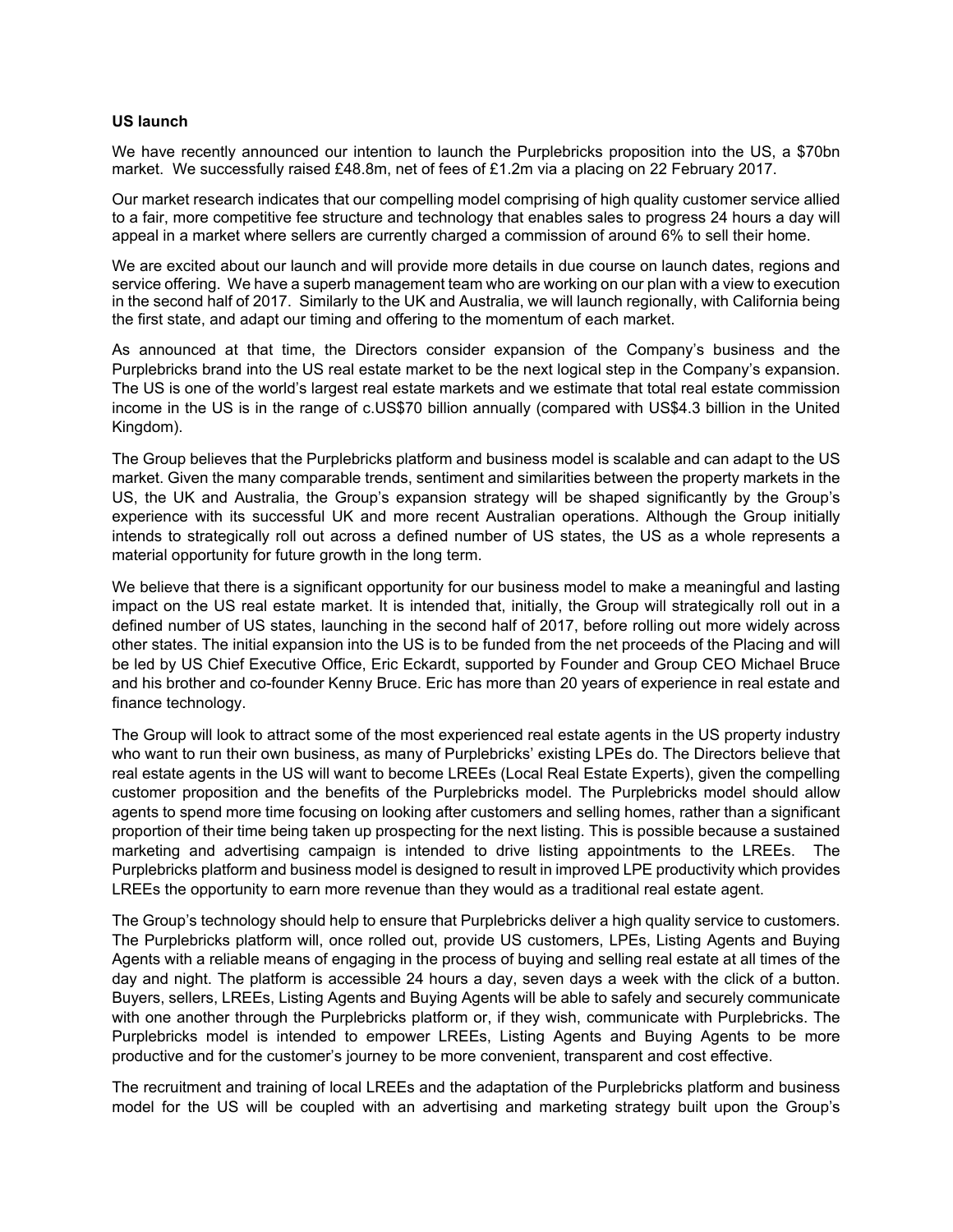successful brand led strategies in the UK and Australia. The Directors consider advertising and marketing to have played a significant part in the growth of the Group's existing business, with Purplebricks having become the most recognised real estate agency brand in the UK property market in less than three years.

## **Board and people**

Our strong results would not have been possible without the enthusiasm and commitment shown by our colleagues this year. On behalf of the Board, I would like to thank them sincerely for their hard work in growing our business whilst maintaining our strong culture of customer service.

We recently announced the departure of Neil Cartwright, our CFO, through ill health. Neil has been a great force within the team and will be sadly missed. We also announced the appointment of James Davies as Neil's replacement. James has a strong track record and comes highly recommended and after strong competition for his services. Our Board continues to be supported by a very strong management team.

### **Dividend**

As a young and fast growing Group with a substantial market opportunity, we intend to focus our financial resources on realising our potential in full. As we progress our strategy and our financial performance, we will look to move to a progressive dividend policy in future years.

## **The year ahead**

After a successful first financial year as a public company we are pleased with the investments we have made, the growth of our technology and LPE numbers, the engagement our marketing has generated, the increased awareness of our brand and our success so far in Australia and intended launch into the US. We look forward with considerable optimism and are pleased to report that the year has started well, with more and more customers choosing our full service hybrid agency model.

Paul Pindar Chairman 28 June 2017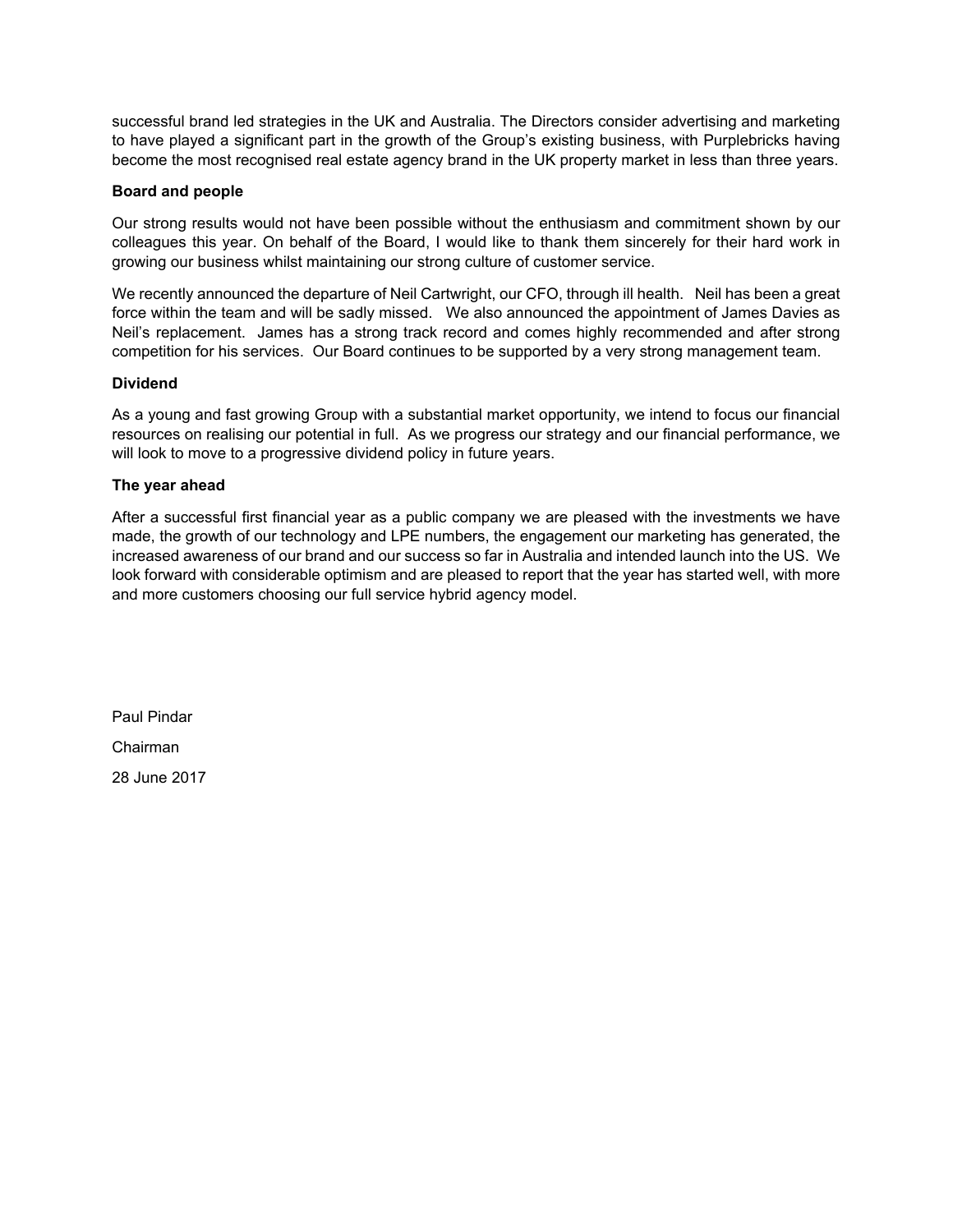### **Strategic report**

### **Principal activity and strategy**

The principal activity of the business is estate agency.

At the core of our strategy is a commitment to our customers and our people.

We will continue to offer an exceptional experience by:

- selecting and training Local Property Experts that enhance our culture and core values and have the desire and motivation to build their own business;
- **building upon our market leading technology that helps Local Property Experts be more productive** and which delivers a much more convenient, transparent and cost effective service for our customers;
- $\blacktriangleright$  creating marketing and advertising that interests, engages and inspires consumers to want to book a free valuation from Purplebricks and ensures that our messaging is clear and transparent to enable consumers to swiftly instruct us to sell their home;
- building upon our customer service and product offering by growing our Data Sales Unit and introducing new products and services that are relevant to our customers' needs throughout their journey;
- $\blacktriangle$  maintaining a progressive and fun working environment where our people care about our customers, our brand and our business and can grow personally and professionally, and
- **building a strong, sustainable and profitable business, which is respected by all stakeholders for its** professional conduct and making good on its promises.

Our strategy for growth is based upon the above core commitments.

## **Increase our footprint of Local Property Experts**

We are extremely privileged to have secured some of the best people in our industry who have a strong desire to be part of a business that is changing the way people think about estate agents and estate agency. They are passionate about customer experience, giving customers that "light bulb moment" where they have met an estate agent, who has promised a service, delivered on that service, sold their house and saved them lots of money.

Our Local Property Experts are entrepreneurial, ambitious to grow their territory and to meet the demand which continues to grow for our hybrid offering. As a result we are accelerating our recruitment programme and increasing our footprint of experts across the UK in order to grow our share of instructions in local markets. We are finding that more and more talented, professional estate agents want to be part of what Purplebricks is seeking to achieve. The pool of applicants continues to grow and as a result the number of people suitable to represent the Purplebricks brand is increasing. Our main focus though is on maintaining that first class, driven quality of individual. We are pleased to report that the industry has a large number of high quality people to choose from.

### **Build upon our market leading technology**

Bringing together first class Local Property Experts and industry leading technology is the foundation upon which the Purplebricks business has been created. We are very proud of our technology and indeed the work we are doing to introduce new and innovative features that set us apart from anyone else in the industry. The recent release of the Purplebricks buyers App has proven remarkably successful. Our App has now been downloaded by 110,000 selling and buying customers. We have added further resource to the App team and will be introducing new and innovative features during the course of this year. We continue to ensure that everything we do makes the process even more integrated, convenient, effective and transparent. We have already revolutionised the way sellers and buyers communicate throughout the process and continue to build on the work we have started.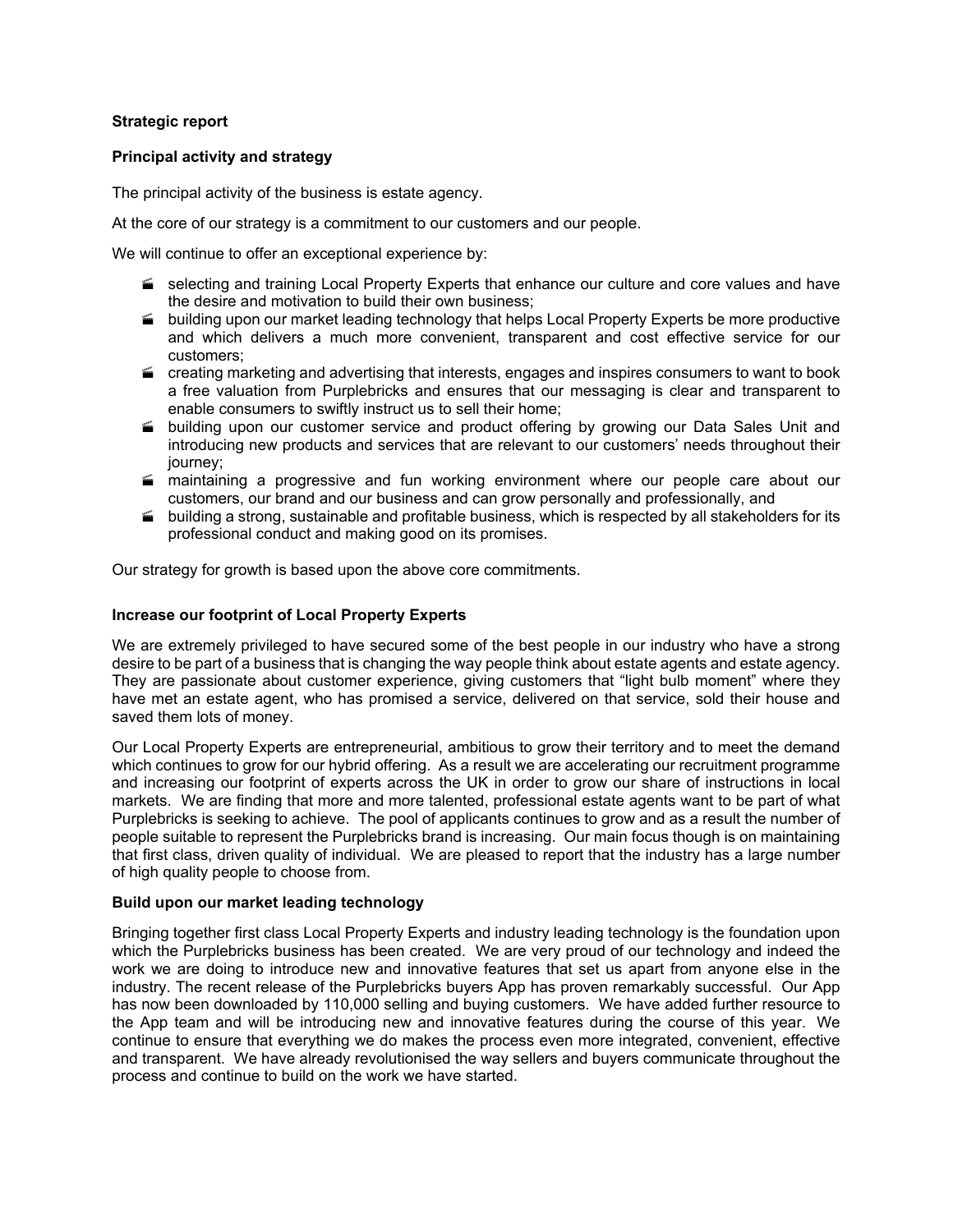We continue to add advanced changes and new features that are engaging, informative, supportive for our customers and which make our LPEs more productive. We are also focused on engaging ways of increasing revenue with targeted and timely technology driven cross sales opportunities. There are smarter, more effective ways of selling some products and services with the use of our technology platform.

We have increased our technology team and are starting to become a hub of technical interest for developers across the UK.

### **Create engaging marketing and advertising**

Advertising has always been a central element of the Purplebricks Group plc strategy. We continue to work hard to grow our brand and the progress in just three years has been outstanding. Purplebricks Group plc continues to lead the front of mind awareness (amongst all estate agents) for people thinking of selling their home according to The Nursery, one of the UK's leading independent research and planning agencies\*.

We continue to grow brand recognition across all TV and radio advertising compared with a year ago. We are confident that the team has built upon their early success with the introduction of their new campaign, which launched in May 2017. Our new campaign titled "commisery" will continue and will focus on the misery a person feels when they have paid a commission and got nothing more for it.

Our above the line marketing is complemented by brand and generic pay-per-click activity which is predominantly provided by Google and Bing. We are also looking at better ways of using social media in a targeted way to drive more activity amongst sellers. We continue to test and refine marketing campaigns with Rightmove, which we hope will raise further awareness and recognition and create opportunities for customers to experience our service.

In addition to paid activities we continue to drive efficiencies in our valuation conversion funnel and to analyse trends amongst our database of hundreds of thousands of sellers and buyers in order to ensure that our key messages are resonating with consumers. Our User Experience (UX) specialists have proved invaluable at helping us achieve greater conversions across our website and through the "book a valuation" funnel. We have added to the team to continue to build on the great work that has been started and the results we are seeing. We also make use of PR as part of our strategy of driving home our messaging and how we wish our brand to be best represented.

We will continue to create marketing and advertising that interests, engages and inspires consumers to want to book a free valuation from Purplebricks and ensure that our messaging is clear and transparent to enable consumers to swiftly instruct us to sell their home.

\* Based on 1,131 respondents in a survey

### **Central Property Team and Data Sales**

Our Central Property Team and Data Sales Team continue to grow as activity grows as part of our strategy to increase valuations and drive down the cost per acquisition of every customer. They play an important part in generating valuation opportunities and growing other revenue streams. Every day we generate thousands of data points from people registering with Purplebricks, arranging a viewing direct, online or via the property portals and from buyers making offers and agreeing sales. We are steadily increasing revenue generating opportunities from data and as our people develop and we place them into dedicated product and service streams, we will start to see the unit make a significant financial contribution.

#### **Introduce new products and services**

We believe that a major part of selling is being in the right place at the right time. Our model of combining people and technology places us in the best possible position to be in the right place at the right time. As a result we want to be able to offer customers relevant additional products and services that complement their journey of selling, buying or letting. We continue to look at new and smarter ways of supporting our customers with much more convenient, easy, accessible, stress free and cost effective products and services. We will add new products and services once we are satisfied that they add value for our customers and will be delivered with the Purplebricks culture and ethos. We want to create lifetime value for our customers and everything we do as part of our strategy is working towards this.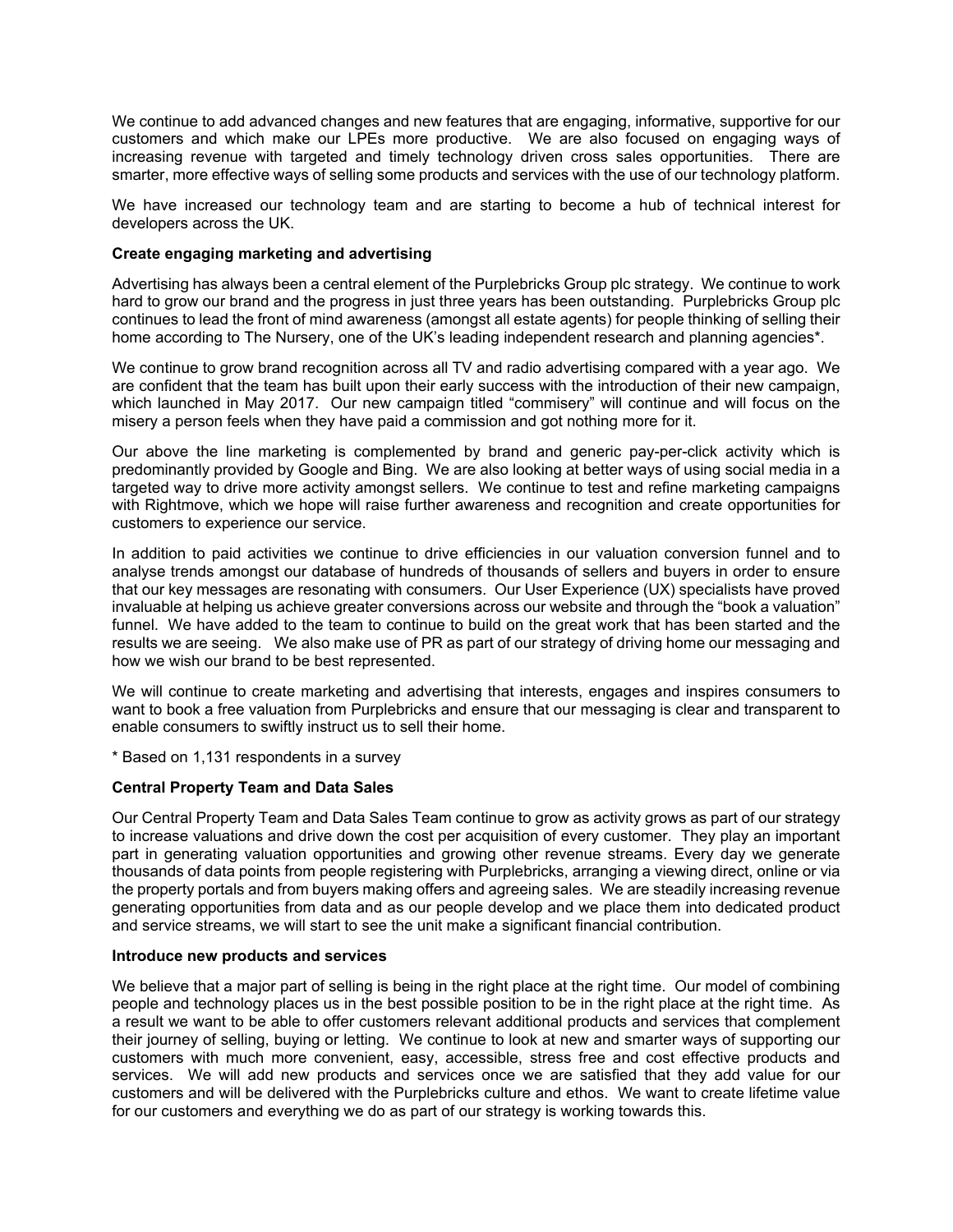### **Our culture is our business**

Our people create our culture and our technology and our people deliver it. As a starting point the founders wanted to create a Purplebricks that cared about its people, that had a progressive and fun working environment and as a consequence our people cared about our customers, our brand and our business and they could grow personally and professionally. We have achieved these founding principles to date and continue to ensure that the same principles are applied as we scale.

Following our listing, the businesses of our founding Local Property Experts as well as a number of employees have been awarded share options in Purplebricks Group plc that will vest in part each year and in full over the coming years. We intend to extend awarding of share options to more LPEs' businesses and employees with the objective of everyone having some form of reward for their efforts in growing our business into the future in accordance with our admission document.

We have created a strong brand advocacy within our growing business and our customers. We work in a progressive and fun environment where, despite a strong desire to grow their business, our people have a tremendous degree of camaraderie, togetherness and a collective brand advocacy that is extremely hard to replicate. The foundations begin for everyone with the recruitment programme and training methodology and continue through the heart of the business.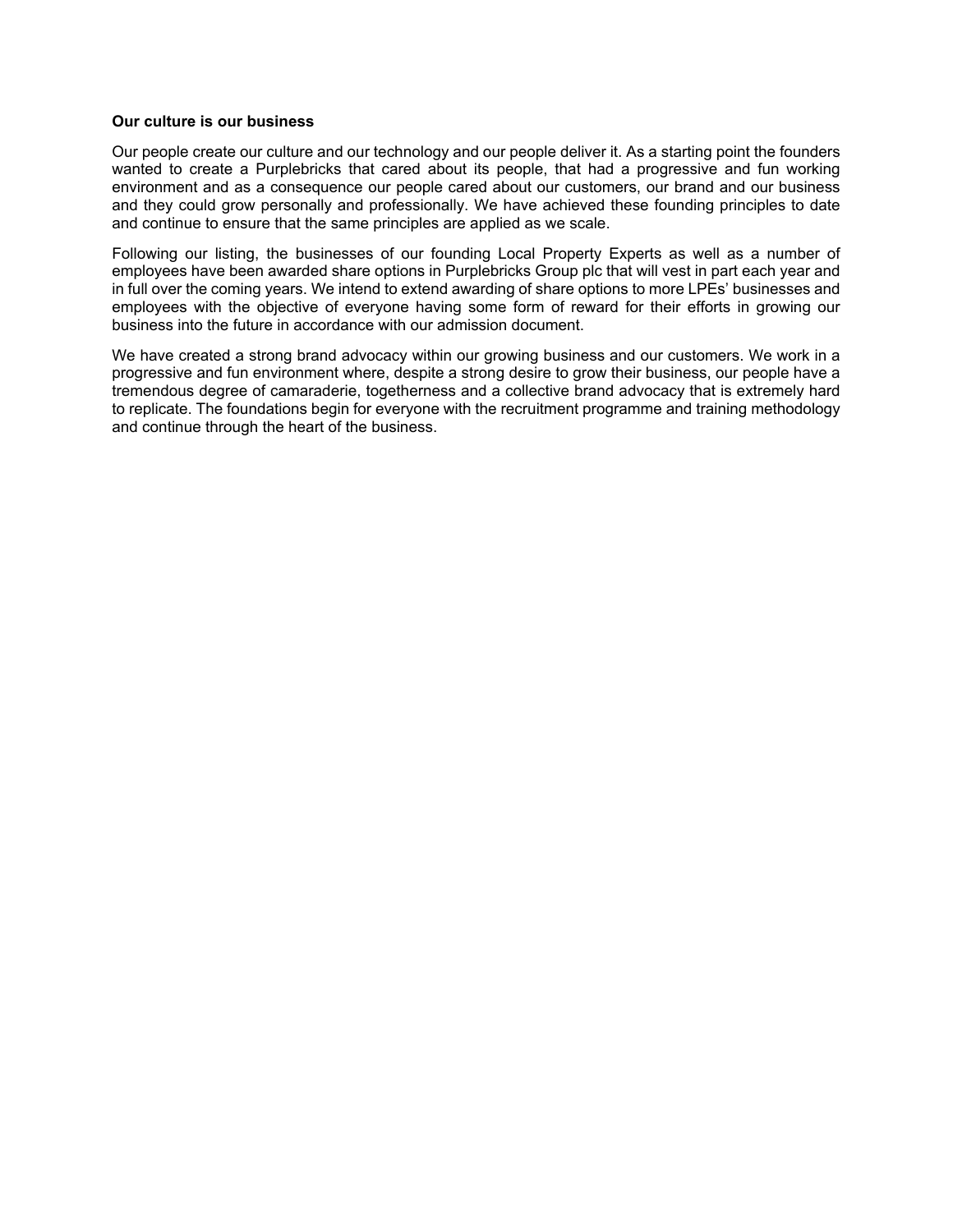### **Chief Executive's statement**

#### **Review of the year**

This has been a very successful year in the early development of the Purplebricks model and brand. We continue to go from strength to strength and have materially grown our national footprint and have built a growing brand awareness and reputation for delivering customers a more convenient, transparent and cost effective service. Customers continue to respond to our hybrid model, having sold properties in the UK this financial year worth £5.80bn and agreed a further £3.69 billion of sales that are currently in our pipeline, sold subject to contract. Our company is now in a strong position to become the Number one estate agent in the UK for listings and sales.

#### **UK**

In the UK, the average number of monthly instructions continues to grow despite traditional operators reporting a slowdown in activity. If we compare April 2016 with this year we achieved 2,670 more instructions in the month which represents an increase of over 94% taking the total to 5,497 instructions for April 2017. We are winning share from the traditional estate agents and have increased our share of the "non-traditional" market from 62% to 72% by April 2017.

We are also enjoying continued success at selling the properties we take to the market in the UK. The monthly run rate in May 2016 was 2,386. I am pleased to report that this monthly run rate has increased to 4,979 in May 2017. This represents an increase of 108% compared with a year ago. Our conversion from instruction to sale is currently 83%. We have increased our revenue per instruction to £1,035.

We believe we are the most visited estate agency website in the UK. Our customers benefit from this extensive traffic with increased competition amongst purchasers. Our website visits increased to 2.5m per month and page views rose to 14.4m per month. Unique visitors also increased to 1.3m per month and the "book a free valuation" funnel conversion rose by 86.0%. In a recent Which! Report they concluded that "online agents" sell properties 38 days faster than traditional estate agents and reduced the price on the properties they sold less than traditional estate agents. Purplebricks was considered the best at selling for more than the asking price amongst all "online agents" and equally as successful as traditional estate agents. Purplebricks also reduced their asking prices by 5% or more significantly fewer instances than traditional and online estate agents.

Our on-going strength in trading is heavily dependent on our success in continuing to attract and retain first class, professional, experienced and highly motivated Local Property Experts ("LPEs"). Winning more instructions and selling more properties in a business with a strong customer focused culture is highly attractive to professional entrepreneurial LPEs who are running their own businesses and are working hard to quickly build a local, scalable, profitable, business. We are really pleased to be considerably ahead of plan, finishing the year with 448 LPEs, a year on year increase of over 118%. We have built a much stronger, scalable recruitment and training infrastructure which enables us to recruit and train many more LPEs going forward.

Marketing has also been a key element to the success and future growth of the business. During the year Ed Hughes (formerly of comparethemarket) replaced Joby Russell who took up the role of Chief Marketing Officer ("CMO") in Australia. Ed has advanced the development of our marketing strategy and team. We introduced the "commisery" campaigns which have been very successful and extremely well received by customers. We have introduced localised versions to Australia in May 2017 and have shot a number of new commercials ("Commisery stage 2") that aired in the UK from May 2017.

Our investment in marketing has helped drive the growth of our brand recognition, valuations, instructions, sales and revenue. We firmly believe that we have hit upon a campaign, have developed a plan and built a team that can materially change the market share and future financial performance of the business. We also firmly believe that we must grasp the opportunity to make Purplebricks the most successful estate agent ever in the UK and build upon that success in Australia and thereafter in the US. The business, team and infrastructure are in the best place they have ever been to capitalise.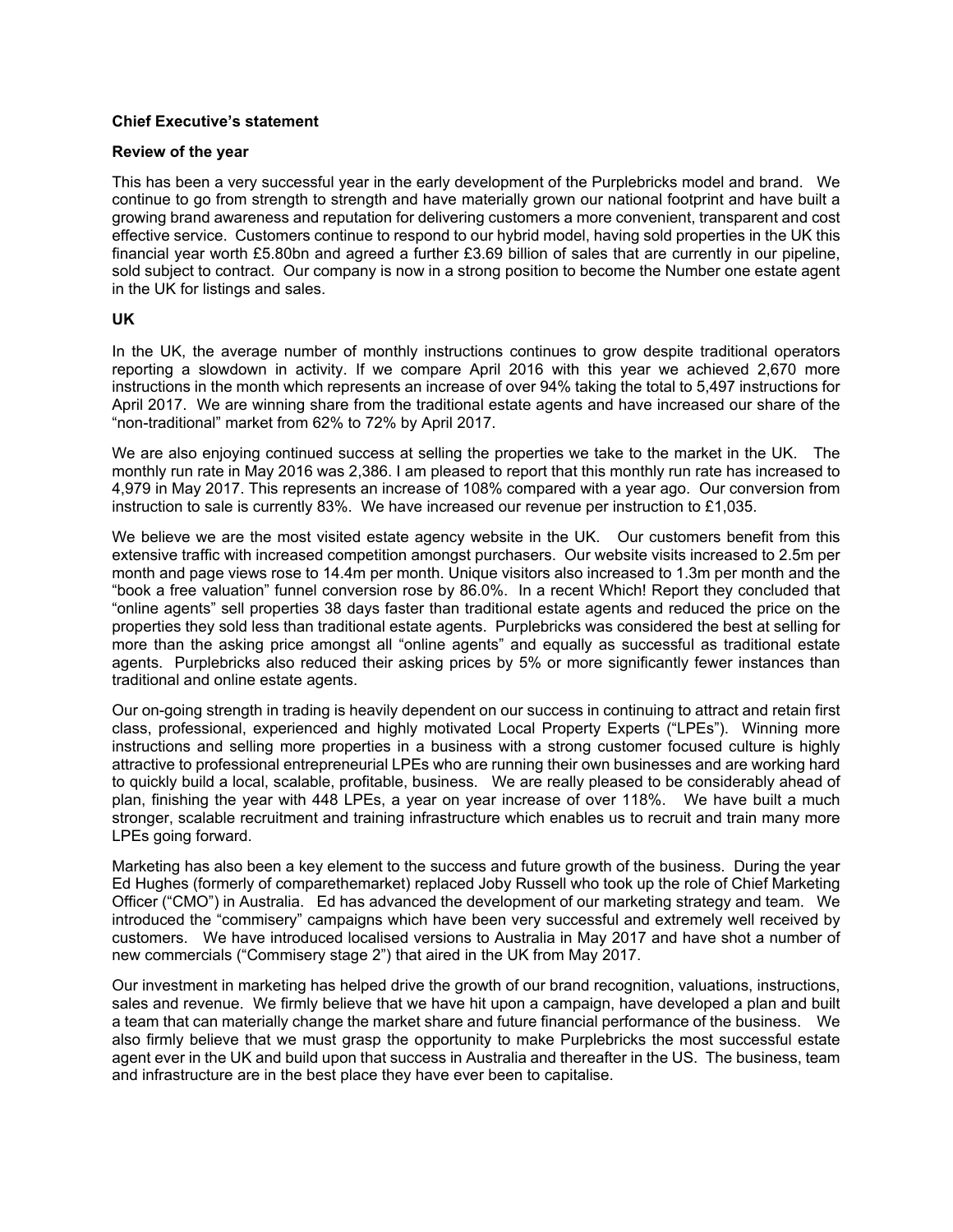We committed to spending a further £1.5m in marketing during the course of H2 FY2017 and as a result the business has grown further, faster. We will continually review marketing spend to make the most of the opportunities that present themselves.

Culturally we have a strong focus on customer support which is testament to the number of houses we are selling, the speed at which they are transacting through the legal process and the level of concentrated help customers receive where issues arise with any aspect of their sale. We are proud of the dedicated, focused support we provide whenever it is required. It is to the distinct advantage of the customer and the process that we are focused on a completion not on a commission.

We recruited Lee Wainwright in March 2017 as Head of Operations, who was formerly an extremely successful Divisional Managing Director for Countrywide Plc for over 16 years. Lee will be responsible for the Central Property Experts, Post Sales Support, Data Sales, Concierge team and the Conveyancing Sales Team. They are all central based departments that play a key role in delivery of our service and selling additional products and services. Lee will help drive enhanced service levels and growth in revenue from these teams.

Our advancement with technology continues at pace with new, innovative and progressive work being completed on our UK, Australian and US technology. Our 80 strong development team work tirelessly to create tools to better help customers through the process and to help LPEs deliver a more seamless service. We will be further enhancing the functionality of our App, our search facility and the journey for buyers amongst the many other features we are developing for sellers and LPEs. We are building and progressing our technology in the UK and Australia and will have a team in the US.

### **Customer reviews**

We continue to be the most customer reviewed estate agent in the UK on independent review site Trustpilot. We are very proud of the feedback we receive which is testament to the culture, commitment and widespread appeal of our full service hybrid model, demonstrating that we offer not just a competitive flat fee but also superior customer service. We are rated Excellent, averaging 9.5 out of 10 from over 20,000 customer reviews. We recognise that from time to time we will receive a small proportion of negative reviews and as a result we ensure that every customer is contacted and we do everything we can to provide them with a swift resolution and an excellent customer experience thereafter.

We request a review from a customer once a sale is agreed but they are free to choose to leave reviews at any stage of the selling process. This is carried out via a link with Trustpilot. We do not offer any form of incentive, we merely provide a link and request the customer completes a review. We receive significantly more reviews than any other estate agent (traditional, online or hybrid) because we give our customers the opportunity to share their experience publicly and immediately. I am extremely grateful to everyone in the business for this fantastic achievement and for the brand advocacy they are creating.

### **Australia**

We are excited by the progress we are making and the opportunity that exists in Australia. Ryan Dinsdale and the management team have worked tirelessly to progress our model, recruit and train our people, steer a path through the state by state regulatory framework and grow the business with the same customer centric principles as the UK business.

We are saving our customers on average \$12,000AUD and have been rated "excellent" by independent review site Trustpilot with an average customer score of 9.6 from over 500 reviews. We are confident that the introduction of our "commisery" advertising campaign in Australia will resonate and materially advance our growing performance.

#### **America**

The plans for launch into the American market are moving at pace and we remain on target to enter the market in the second half of 2017. We have further strengthened the management team with the appointment of Jonathan Adler as Chief Marketing Officer to work alongside James Kydd and Phil Felice who has been appointed as Senior Vice President Sales to work alongside Kenny Bruce.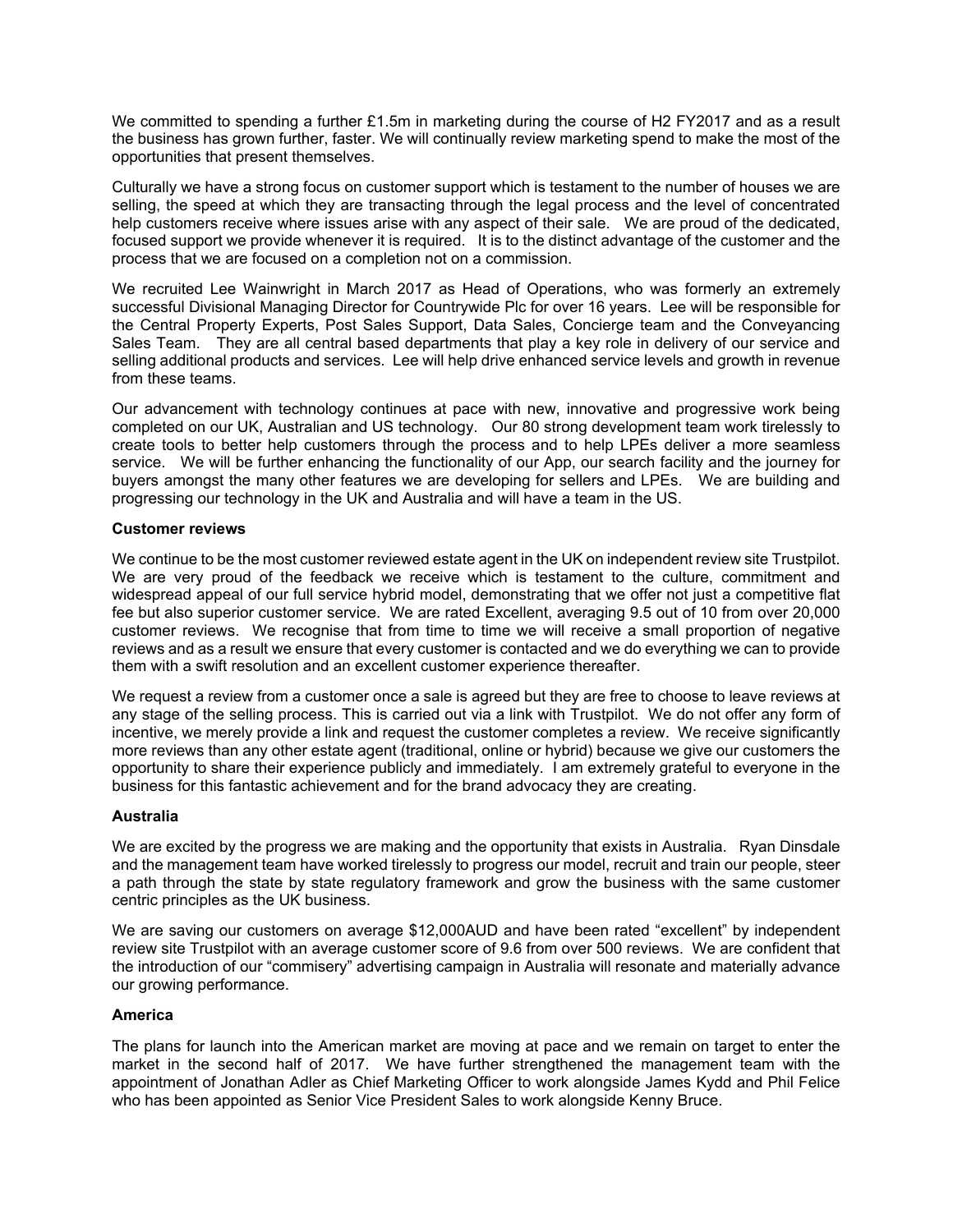Jonathan was formerly Managing Director of VCCP International and Global CEO for Hogarth & Ogilvy and Phil has been Head of US Sales for Altisource – Hubzu and Vice President of Business Development for Realogy. Jonathan has a deep understanding of US marketing and Phil a long history of industry sales experience at every level. They will no doubt prove superb additions to the management team

Further details on our plans will be announced when it is the right time commercially to do so.

## **Thank you**

I would like to thank all of our people for their hard work, dedication, commitment and absolute belief in our customers and our brand. They have created thousands of brand advocates in an industry that is often talked about, criticised and disliked. I would also like to thank our customers who have embraced what we are trying to achieve and have actively helped and supported us in our journey to date. Without belief in what we promise to deliver (and do deliver) we could not grow our business in quite the same way. Their advocacy of our products, services and brand is truly remarkable.

Finally I would like to thank the support and encouragement we receive from our shareholders. They have invested in creating a strong and thriving business that is changing the estate agency industry forever and for the better. We are working tirelessly to deliver enduring returns for our shareholders.

## **The future**

There has been a significant amount of debate around the property market and what the future holds with uncertainty over BREXIT, a slowdown in the number of sellers and buyers, tax changes and even a general election. As we have reported in the past, whilst we will continue to monitor trends in the market we have not seen a slowdown in activity and our strategy is predicated on winning market share rather than market growth. Our business model was built with low fixed overheads and a focus on variable costs to provide greater flexibility and agility to protect against any changes in the market.

It has been a great year for our customers, our people and the industry with the shift in consumer attitude away from expensive commission to a transparent fixed fee full estate agency service. Our people have risen to the public and professional challenges that have come their way and have done a remarkable job of advancing this extraordinary journey for a young, fast growing business. We are on track to be the most successful estate agent in UK history. We approach the future with confidence.

### **Key performance indicators (KPIs)**

The following KPIs are the tools used by management to monitor the performance of the Group, in addition to the more traditional income statement, statement of financial position and cash flow analysis reviewed at regular Board meetings.

|                                            | 2017              | 2016    |
|--------------------------------------------|-------------------|---------|
| <b>Financial KPIs</b>                      |                   |         |
| Revenue growth                             | 151%              | 448%    |
| Operating loss* as a percentage of revenue | $(10.0\%)$        | (52.6%) |
| <b>Non-financial KPIs</b>                  |                   |         |
| Number of LPEs                             | 525               | 205     |
| Monthly website visits                     | 2.50 <sub>m</sub> | 1.23m   |

\* pre amortisation of intangibles and share based payment charges and IPO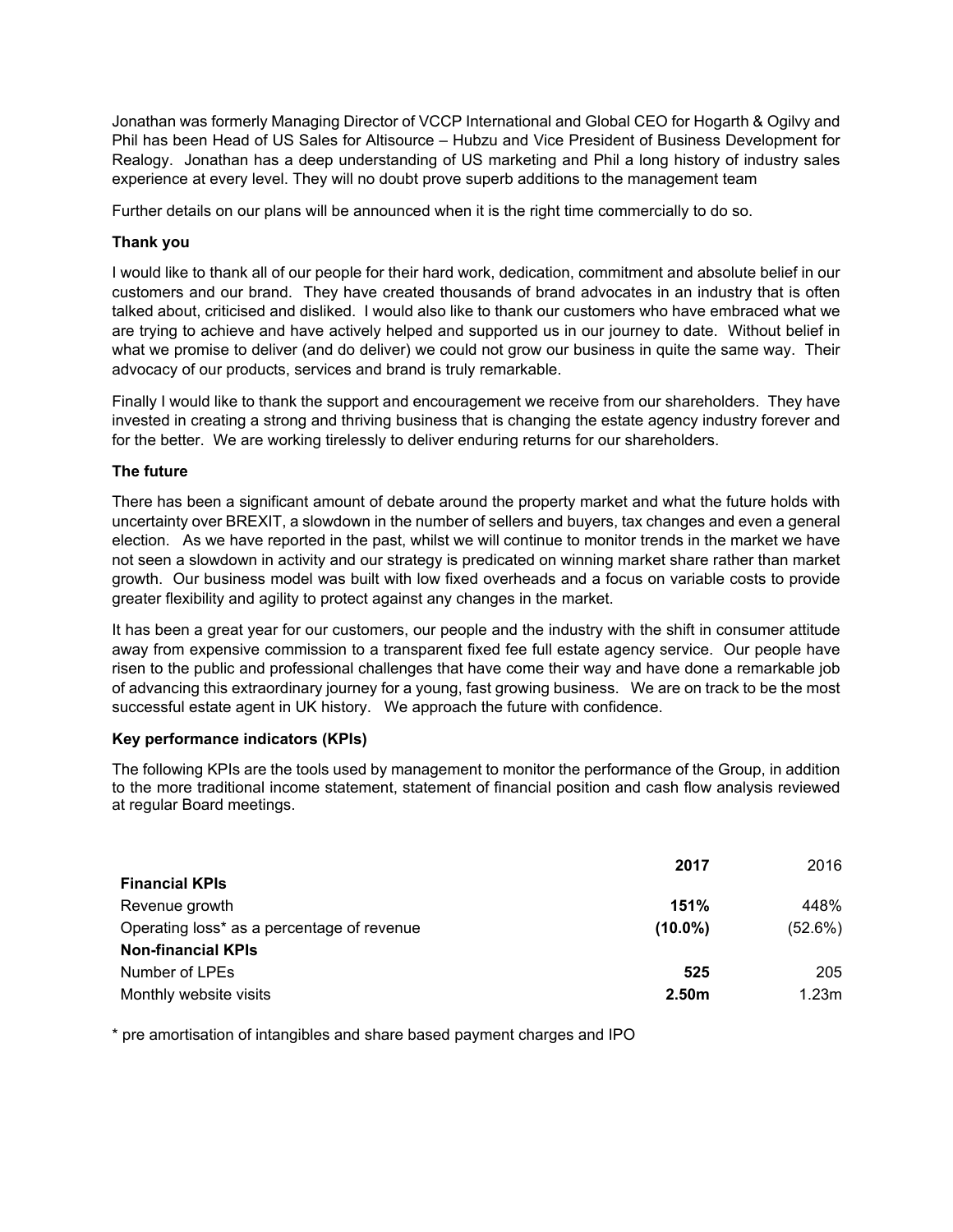Revenue growth is closely monitored to ensure we grow so as to cover our fixed costs as quickly and as efficiently as possible and consume as little capital as possible, whilst pursuing a high growth strategy.

The regular monitoring of the operating margin percentage helps us ensure that the focus on growth is not at the expense of profitability in the short and medium term.

#### **Principal risks and uncertainties**

Risk management is an important part of the management process for the Group. Regular reviews are undertaken to assess the nature of risks faced, the magnitude of the risk presented to business performance and the manner in which the risk may be mitigated. Where controls are in place, their adequacy is regularly monitored.

The risks considered to be particularly important at the current time are set out below:

#### *Economic*

Potential impact: As an estate agency the Group's fortunes are closely intertwined with those of the housing market and the broader economy as a whole.

Mitigation: The Group keeps a close eye on market conditions and the broader economy. Our cost base is flexible and able to react quickly and effectively to changes in market conditions.

#### *People*

Potential impact: An experienced and knowledgeable workforce is required to service clients' needs. The market for skilled staff remains competitive and a failure to recruit and retain experienced staff could impact on the Group's ability to develop and deliver solutions.

Mitigation: Providing existing staff with relevant training, great rewards, effective marketing and an effective software platform is a key priority for the business. Recruiting and developing new employees, when required, is undertaken by experienced staff to ensure the correct calibre of individual is identified.

#### *Reputational and quality*

Potential impact: The quality of references obtained from existing users of Purplebricks' platform is an important part of the decision making process for a potential client seeking to instruct the Group.

Mitigation: The Group strives to maintain its reputation as the best estate agency combined with great value for money and monitors its Trustpilot reviews on a real time daily basis.

#### *Availability of funding*

Potential impact: In order to grow the business and become profitable the Group needs access to funding. Without sufficient capital the Group will be unable to meet its ambitious targets.

Mitigation: The Group has continued fundraising activities as a result of the flotation and prior investment rounds and has sufficient headroom in respect of its working capital requirements and its forecasts, even when applying lower case sensitivities to the forecast.

#### *Financial*

Potential impact: Inaccurate financial information may result in sub-optimal decisions being taken by management and staff. Inadequate internal controls may fail to prevent the Group suffering a financial loss.

Mitigation: The systems of internal controls deployed within the Group are designed to prevent financial loss. Controls are strongest in areas where management considers the potential exposure to the Group of material loss or misstatement to be at its greatest, such as revenue recognition and cash collection. The adequacy and effectiveness of internal controls are reviewed regularly.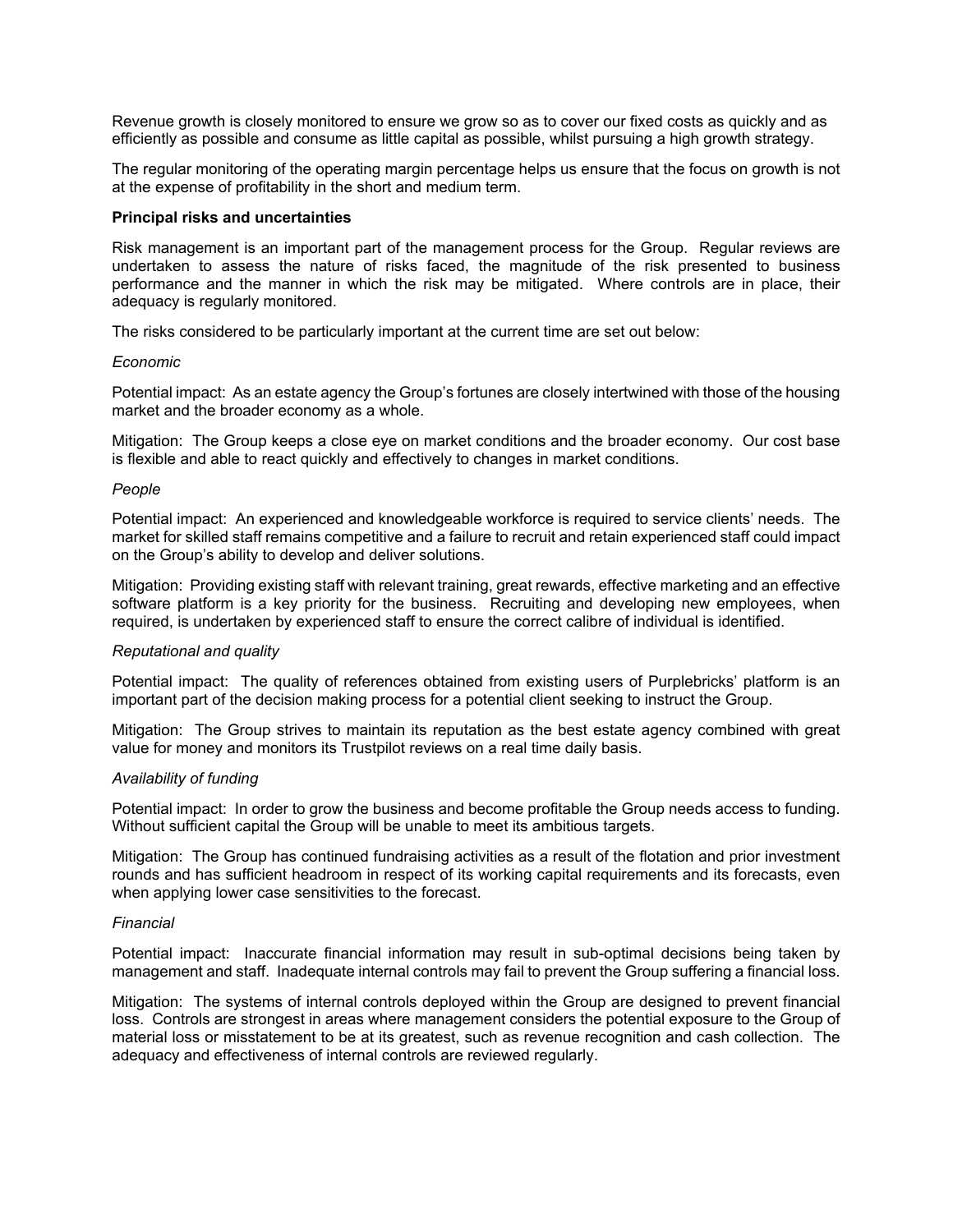#### *New entrants to market*

Potential impact: The Group operates in a sector where there are a number of competitors.

Mitigation: To counter the threat of competitors seeking to win business from us the Group aims to invest in the development of technology and branding to ensure that the Group becomes the market leader in the estate agency sector.

#### *Overseas risk*

Potential impact: The Group is entering overseas markets.

Mitigation: The Group continues to seek out the best advice possible and hire the best people possible whilst remaining well funded to face these challenges with confidence.

*Integration risk*

Potential impact: The Group may acquire additional companies and will need to integrate them.

Mitigation: The Group continues to seek out the best advice possible and hire the best people possible whilst remaining well funded to face these challenges with confidence.

#### **Future developments**

We expect future developments in estate agency to see a migration away from the high street as a highly fragmented market consolidates by virtue of the ease and simplicity that Purplebricks and its technology brings. We expect Purplebricks Group plc to remain at the forefront of this change in the industry landscape, creating and building on a market leadership position.

Approved and signed on behalf of the Board

**Michael Bruce James Davies**

**Director Director**

28 June 2017 28 June 2017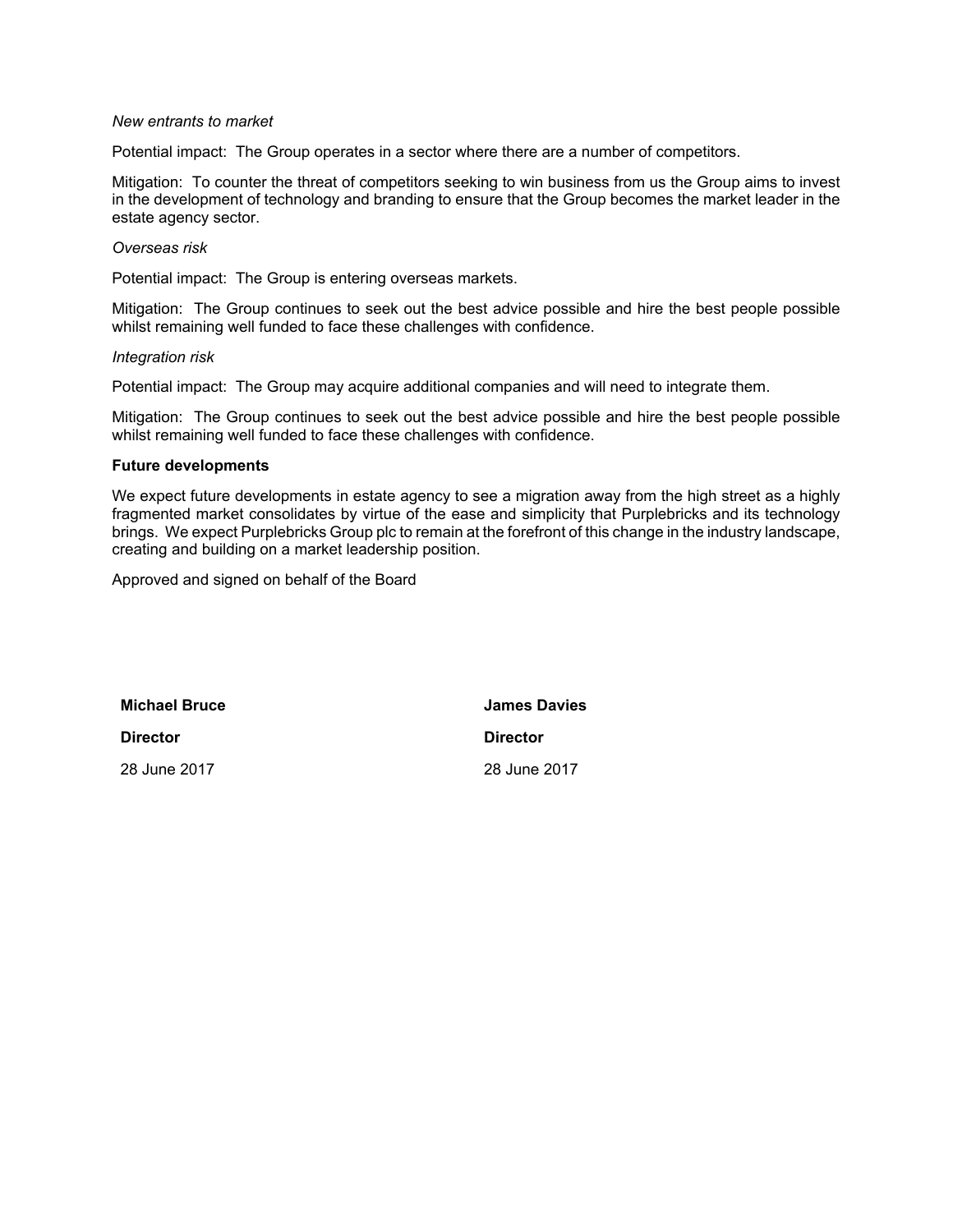#### **Consolidated statement of comprehensive income for the year ended 30 April 2017**

|                                                               |             | 2017           | 2016           |
|---------------------------------------------------------------|-------------|----------------|----------------|
|                                                               | <b>Note</b> | £              | £              |
| <b>Revenue</b>                                                |             | 46,706,078     | 18,603,679     |
| Cost of sales                                                 |             | (20, 857, 938) | (8,011,976)    |
| <b>Gross profit</b>                                           |             | 25,848,140     | 10,591,703     |
| Administrative and establishment expenses                     |             | (13,639,927)   | (9,604,541)    |
| Marketing costs                                               |             | (18, 218, 845) | (12, 924, 002) |
| Loss from operating activities                                |             | (6,010,632)    | (11,936,840)   |
| Loss from operating activities before adjustments:            |             | (4,694,190)    | (9,777,815)    |
| Share based payment charge                                    | 4           | (917, 089)     | (596, 647)     |
| Amortisation of intangibles                                   |             | (399, 353)     | (101, 309)     |
| Fundraising costs including Initial Public Offering           |             |                | (1,461,069)    |
| Loss from operating activities                                |             | (6,010,632)    | (11,936,840)   |
| Finance income                                                |             | 55,430         | 35,009         |
| Fair value movement in respect of derivatives                 |             | (104, 317)     |                |
| Loss on ordinary activities before taxation                   |             | (6,059,519)    | (11,901,831)   |
| Taxation on loss on ordinary activities                       |             | 3,054,190      |                |
| Loss for the year                                             |             | (3,005,329)    | (11,901,831)   |
| Items that may be reclassified subsequently to profit or loss |             |                |                |
| Exchange differences on translation of foreign operations     |             | 116,370        |                |
| Total other comprehensive income                              |             | 116,370        |                |
| <b>Total comprehensive loss</b>                               |             | (2,888,959)    | (11, 901, 831) |
| Losses per share                                              |             |                |                |
| Basic and diluted loss per share                              | 5           | (1p)           | (12p)          |
|                                                               |             |                |                |

All losses and other comprehensive income relate to continuing operations and are attributable to equity shareholders of the parent.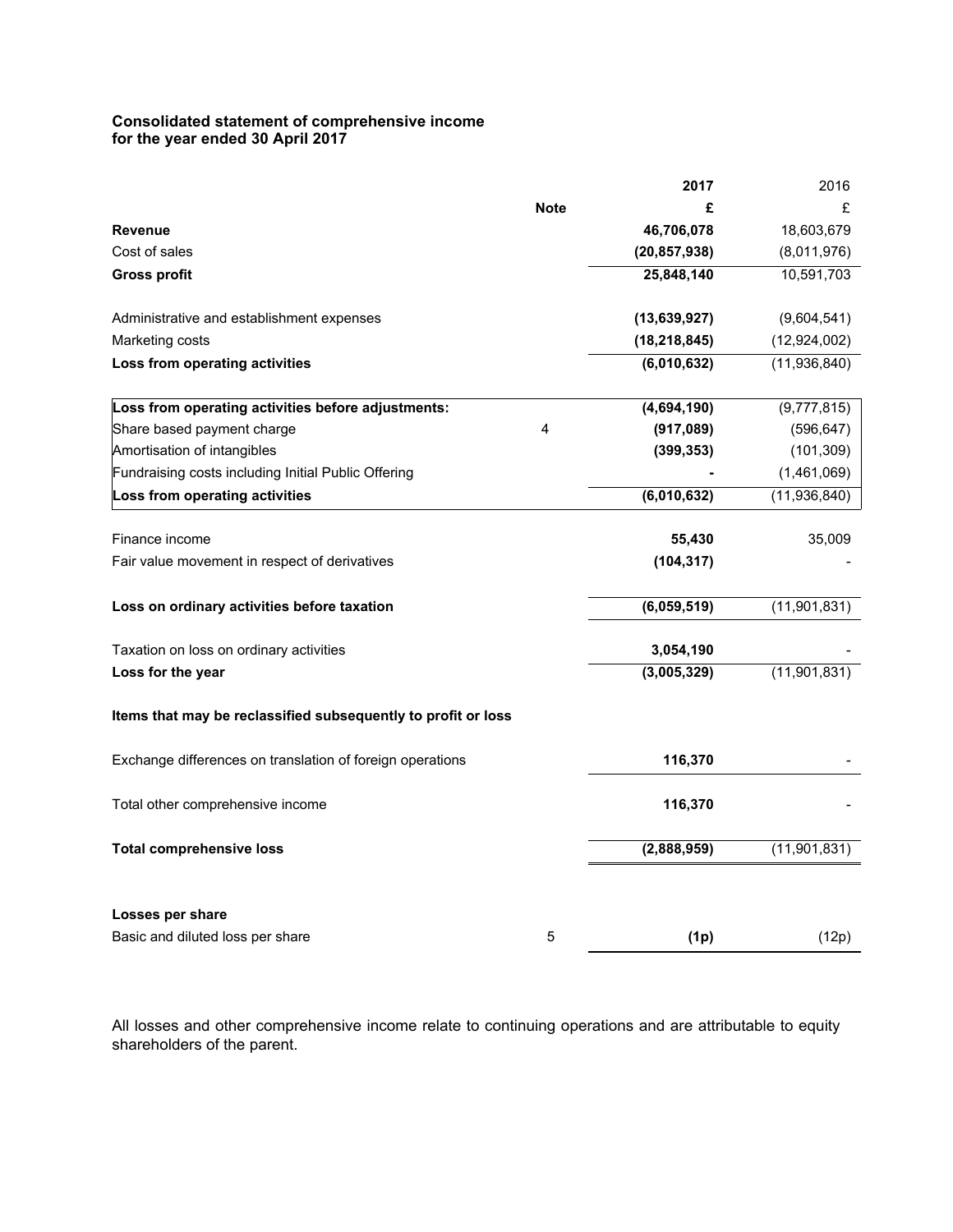#### **Consolidated statement of financial position at 30 April 2017**

|                                              |             | 2017          | 2016        |
|----------------------------------------------|-------------|---------------|-------------|
|                                              | <b>Note</b> | £             | £           |
| <b>Non-current assets</b>                    |             |               |             |
| Property, plant and equipment                |             | 718,492       | 217,386     |
| Intangible assets                            |             | 2,757,053     | 370,847     |
| Goodwill                                     | $\,6\,$     | 2,605,979     |             |
| Deferred tax asset                           |             | 3,086,950     |             |
|                                              |             | 9,168,474     | 588,233     |
| <b>Current assets</b>                        |             |               |             |
| Trade and other receivables                  |             | 4,865,196     | 2,970,258   |
| Cash and cash equivalents                    |             | 71,330,300    | 30,476,386  |
|                                              |             | 76,195,496    | 33,446,644  |
| <b>Current liabilities</b>                   |             |               |             |
| Trade and other payables                     |             | (7, 302, 467) | (5,211,353) |
| Deferred income                              |             | (2,306,512)   | (760, 358)  |
| Derivative financial instruments             |             | (104, 317)    |             |
|                                              |             | (9,713,296)   | (5,971,711) |
| <b>Net current assets</b>                    |             | 66,482,200    | 27,474,933  |
| <b>Total assets less current liabilities</b> |             | 75,650,674    | 28,063,166  |
| <b>Non-current liabilities</b>               |             |               |             |
| Deferred tax liabilities                     |             | (243, 534)    |             |
| <b>Net assets</b>                            |             | 75,407,140    | 28,063,166  |
| <b>Equity</b>                                |             |               |             |
| Share capital                                |             | 2,705,009     | 2,402,591   |
| Share premium account                        |             | 74,900,826    | 25,887,400  |
| Share based payment reserve                  |             | 693,537       | 330,968     |
| Foreign exchange reserve                     |             | 116,370       |             |
| Retained earnings                            |             | (3,008,602)   | (557, 793)  |
| <b>Total equity</b>                          |             | 75,407,140    | 28,063,166  |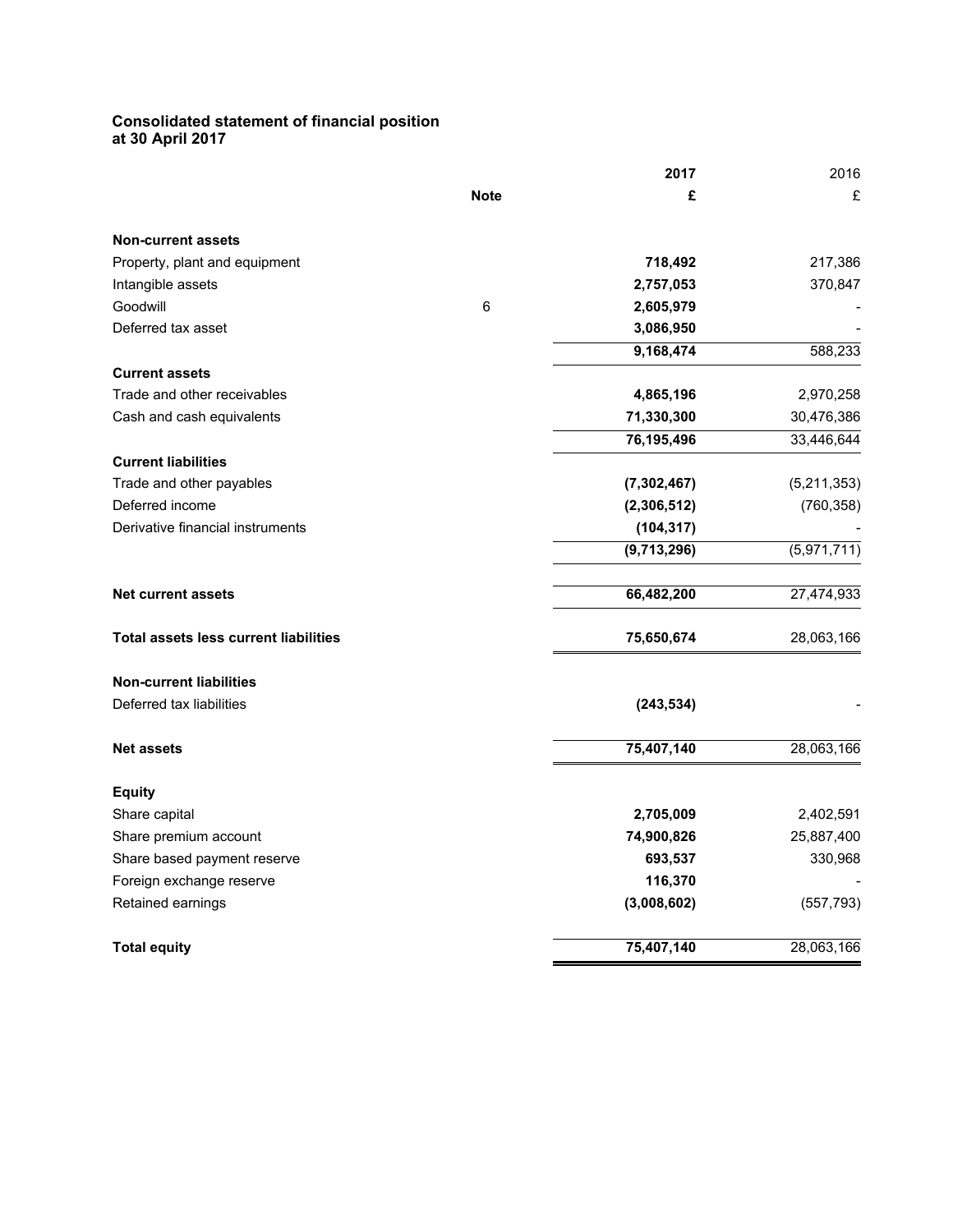### **Consolidated statement of changes in equity for the year ended 30 April 2017**

|                                                              | <b>Share</b><br>capital  | <b>Share</b><br>premium<br>account | <b>Share based</b><br>payment<br>reserve | Foreign<br>exchange<br>reserve | <b>Retained</b><br>earnings | <b>Total</b><br>equity |
|--------------------------------------------------------------|--------------------------|------------------------------------|------------------------------------------|--------------------------------|-----------------------------|------------------------|
|                                                              | £                        | £                                  | £                                        | £                              | £                           | £                      |
| At 1 May 2016                                                | 2,402,591                | 25,887,400                         | 330,968                                  |                                | (557, 793)                  | 28,063,166             |
| Issue of shares                                              | 227,273                  | 49,772,726                         |                                          |                                |                             | 49,999,999             |
| Cost of share issue                                          | $\overline{\phantom{a}}$ | (1,209,639)                        |                                          |                                | $\overline{\phantom{a}}$    | (1,209,639)            |
| Exercise of options                                          | 75,145                   | 450,339                            | (554, 520)                               |                                | 554,520                     | 525,484                |
| Share based payment charge                                   |                          |                                    | 917,089                                  |                                |                             | 917,089                |
|                                                              |                          |                                    |                                          |                                |                             |                        |
| <b>Transactions with owners</b>                              | 302,418                  | 49,013,426                         | 362,569                                  |                                | 554,520                     | 50,232,933             |
| Loss for the year                                            |                          |                                    |                                          |                                | (3,005,329)                 | (3,005,329)            |
| Exchange differences on<br>translation of foreign operations |                          |                                    |                                          | 116,370                        |                             | 116,370                |
| <b>Total comprehensive loss</b>                              | $\overline{\phantom{a}}$ | $\overline{\phantom{a}}$           | $\qquad \qquad \blacksquare$             | 116,370                        | (3,005,329)                 | (2,888,959)            |
| At 30 April 2017                                             | 2,705,009                | 74,900,826                         | 693,537                                  | 116,370                        | (3,008,602)                 | 75,407,140             |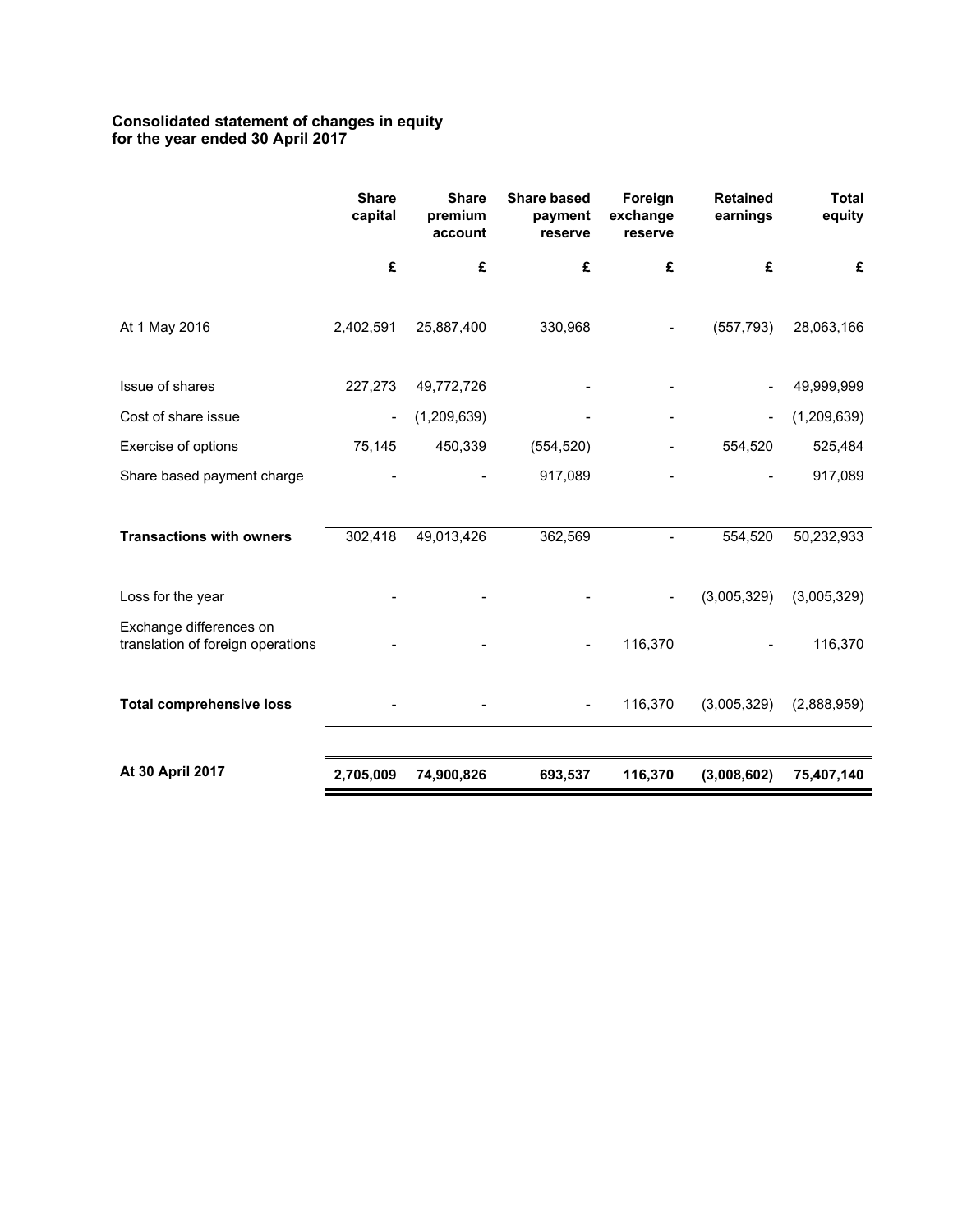## **Consolidated statement of changes in equity for the year ended 30 April 2016**

|                                                  | <b>Share</b><br>capital  | <b>Share</b><br>premium<br>account | <b>Share based</b><br>payment<br>reserve | <b>Retained</b><br>earnings | <b>Total equity</b> |
|--------------------------------------------------|--------------------------|------------------------------------|------------------------------------------|-----------------------------|---------------------|
|                                                  | £                        | £                                  | £                                        | £                           | £                   |
| At 1 May 2015                                    | 17,658                   | 12,298,268                         | 105,016                                  | (8,026,657)                 | 4,394,285           |
| Issue of shares                                  | 252,051                  | 34,748,659                         |                                          |                             | 35,000,710          |
| Exercise of options                              | 138                      | 25,056                             |                                          |                             | 25,194              |
| Exercise of warrants                             | 123                      | 91,947                             |                                          |                             | 92,070              |
| Redemption of shares                             | (89)                     |                                    |                                          |                             | (89)                |
| Share premium cancellation                       | $\overline{\phantom{a}}$ | (19,000,000)                       |                                          | 19,000,000                  |                     |
| Costs of IPO charged to share<br>premium account |                          | (143, 820)                         |                                          |                             | (143, 820)          |
| Share based payment charge                       |                          |                                    | 596,647                                  |                             | 596,647             |
| Transfer on exercise of options                  |                          |                                    | (370, 695)                               | 370,695                     |                     |
| Bonus share issue                                | 2,132,710                | (2, 132, 710)                      |                                          |                             |                     |
|                                                  |                          |                                    |                                          |                             |                     |
| <b>Transactions with owners</b>                  | 2,384,933                | 13,589,132                         | 225,952                                  | 19,370,695                  | 35,570,712          |
| Loss for the year                                |                          |                                    |                                          | (11,901,831)                | (11, 901, 831)      |
| <b>Total comprehensive loss</b>                  | $\overline{\phantom{a}}$ |                                    | $\frac{1}{2}$                            | (11,901,831)                | (11,901,831)        |
|                                                  |                          |                                    |                                          |                             |                     |
| At 30 April 2016                                 | 2,402,591                | 25,887,400                         | 330,968                                  | (557, 793)                  | 28,063,166          |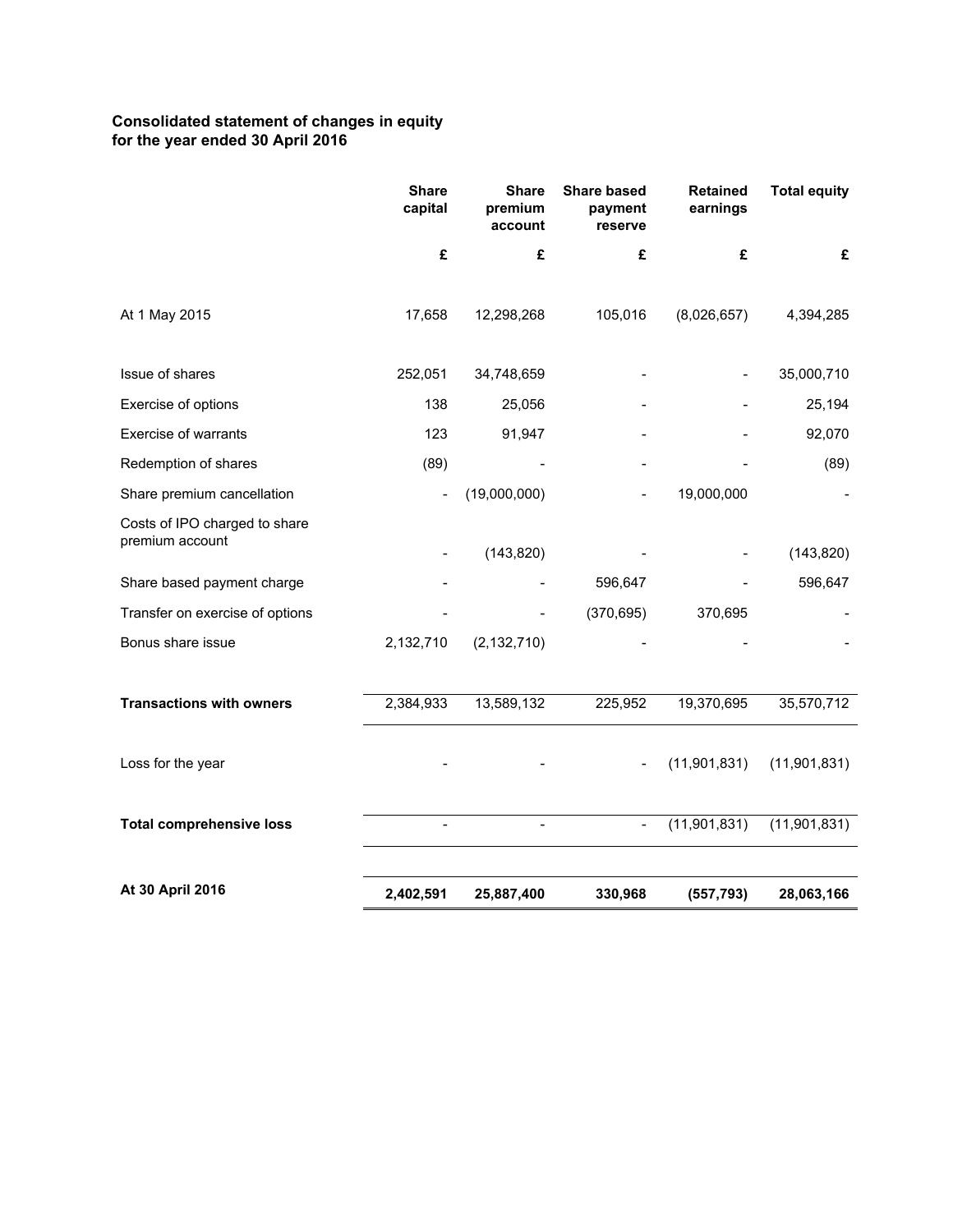## **Consolidated statement of cash flows for the year ended 30 April 2017**

|                                                          | 2017          | 2016           |
|----------------------------------------------------------|---------------|----------------|
|                                                          | £             | £              |
| <b>Cash flows from operating activities</b>              |               |                |
| Loss for the year after taxation                         | (3,005,329)   | (11, 901, 831) |
| Adjustments for:                                         |               |                |
| Amortisation of intangible assets                        | 399,353       | 101,309        |
| Depreciation                                             | 166,320       | 61,159         |
| Loss on disposal of fixed assets                         | 1,868         |                |
| Share based payment charge                               | 917,089       | 596,647        |
| Fundraising costs                                        |               | 1,461,069      |
| Non-designated foreign exchange forward contracts        | 104,317       |                |
| Deferred taxation                                        | (3,054,190)   |                |
| Operating cash outflow before changes in working capital | (4, 470, 572) | (9,681,647)    |
| Movement in trade and other receivables                  | (1,706,903)   | (2,224,175)    |
| Movement in trade and other payables                     | 1,574,291     | 4,158,614      |
| Movement in deferred income                              | 1,546,154     | 650,428        |
| Net cash outflow from operating activities               | (3,057,030)   | (7,096,780)    |
| <b>Cash flow from investing activities</b>               |               |                |
| Purchase of property, plant and equipment                | (585, 583)    | (215, 338)     |
| Proceeds from sale of property, plant and equipment      | 991           |                |
| Development expenditure capitalised                      | (1,421,927)   | (334, 263)     |
| Purchase of intangible assets                            | (194, 595)    |                |
| Acquisition of subsidiary net of cash acquired           | (3, 295, 189) |                |
| Net cash outflow from investing activities               | (5, 496, 303) | (549, 601)     |
| <b>Cash flow from financing activities</b>               |               |                |
| Issue of shares                                          | 50,525,483    | 35,117,885     |
| Costs of issue of shares                                 | (1, 209, 639) | (1,604,889)    |
| Net cash flow from financing activities                  | 49,315,844    | 33,512,996     |
| Net increase in cash and cash equivalents                | 40,762,511    | 25,866,615     |
| Effect of foreign exchange rate changes                  | 91,403        |                |
| Cash and cash equivalents at beginning of year           | 30,476,386    | 4,609,771      |
| Cash and cash equivalents at the end of the year         | 71,330,300    | 30,476,386     |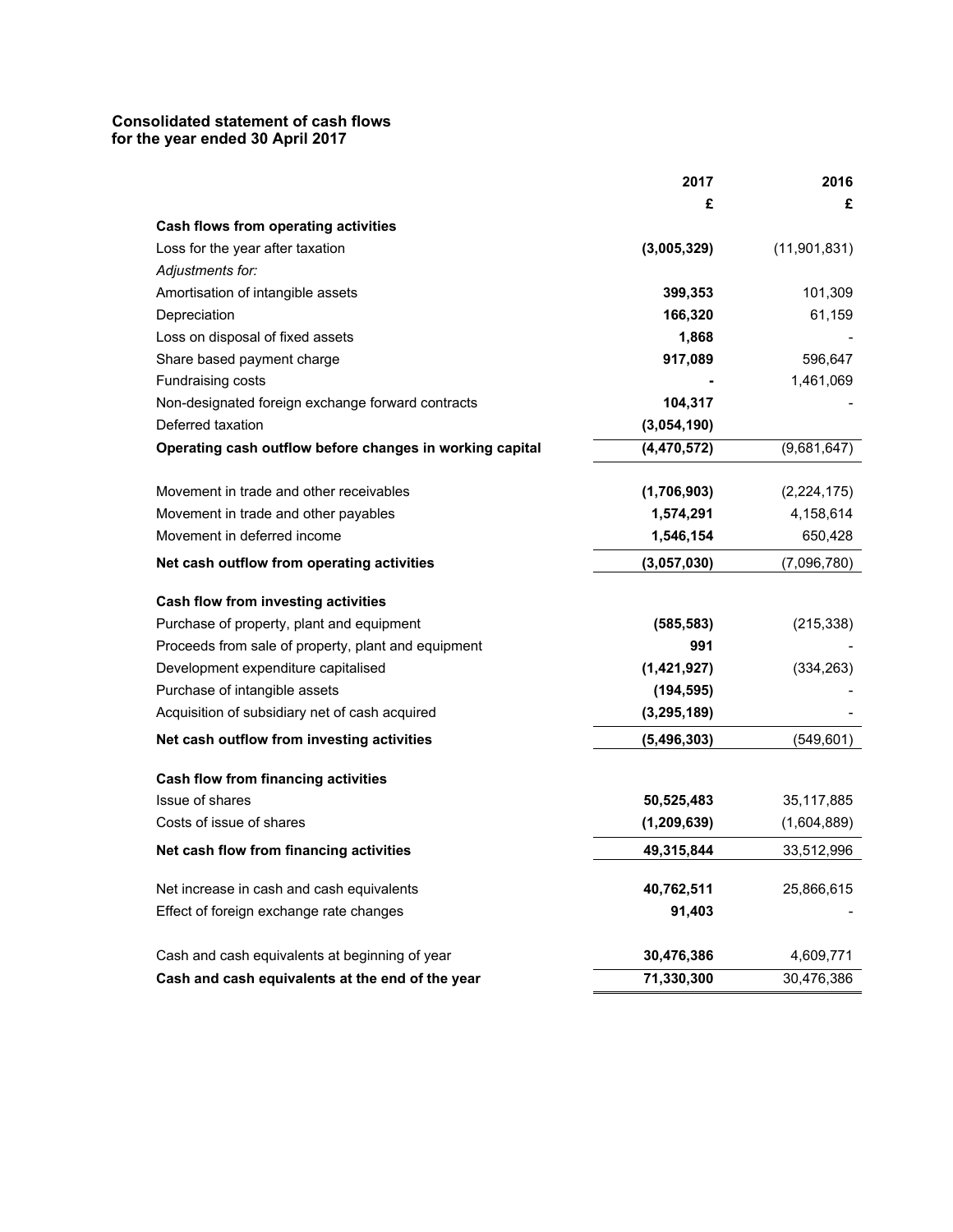### **Notes to the Preliminary results**

### **1. General information**

Purplebricks Group plc is a public company limited by shares registered in England and Wales. The address of the Company's registered office is Purplebricks Group plc, Suite 7, First Floor, Cranmore Place, Cranmore Drive, Shirley, Solihull, West Midlands, B90 4RZ. The Company is primarily involved in the estate agency business.

On 29 March 2016 Purplebricks Group plc incorporated a wholly owned subsidiary, Purplebricks Australia PTY Ltd, a Company registered in Australia. On 10 March 2017, Purplebricks Group plc incorporated a wholly owned subsidiary Purplebricks Inc, a company registered in the United States.

On 24 March 2017 the Group acquired 100 per cent of the issued share capital of BFL Property Management Limited. BFL Property Management Limited ("BFL") is a property management company and was acquired to complement the existing mainly organically created property management business in the Group and professionalising it with a skilled team and their processes.

The recently acquired entity BFL has a year-end reporting date of 31 December however is consolidated for the year ended 30 April 2017 using detailed management accounts. BFL's reporting date will be amended to ensure it is coterminous with the Group for future periods.

The financial information set out in this financial results announcement does not constitute statutory accounts as defined in section 435 of the Companies Act 2006. The consolidated statement of comprehensive income, consolidated statement of financial position, consolidated statement of change in equity, consolidated statement of cashflows and the associated notes have been extracted from the group's financial statements for the year ended 30 April 2017, upon which the auditor's opinion is unqualified and does not include any statement under section 498 of the Companies Act 2006. The statutory accounts for the year ended 30 April 2017 will be delivered to the Registrar of Companies following the Annual General Meeting.

## **2. Summary of significant accounting policies**

The principal accounting policies are set out below.

## **2.1 Basis of preparation**

The Group's financial statements have been prepared and approved by the directors in accordance with International Financial Reporting Standards (IFRSs) as adopted by the European Union and those parts of the Companies Act 2006 that apply to companies reporting in accordance with IFRSs.

The consolidated financial statements have been prepared under the historical cost convention subject to recognising certain financial instruments at fair value.

Full accounting policies are set out in the Financial Statements and are unchanged.

## **2.2 Going concern**

The financial statements have been prepared on a going concern basis. The Group's forecasts and projections, taking account of reasonably possible changes in trading performance that may arise as a result of current economic conditions and other risks faced by the Group show that the UK Company is likely to become more profitable and cash generative during the year ended April 2018. The Group achieving profitability and cash generation is likely to be delayed by virtue of international expansion in Australia which will reduce cash due to loans. At the financial year-end the Company reported cash balances of £71.3 million.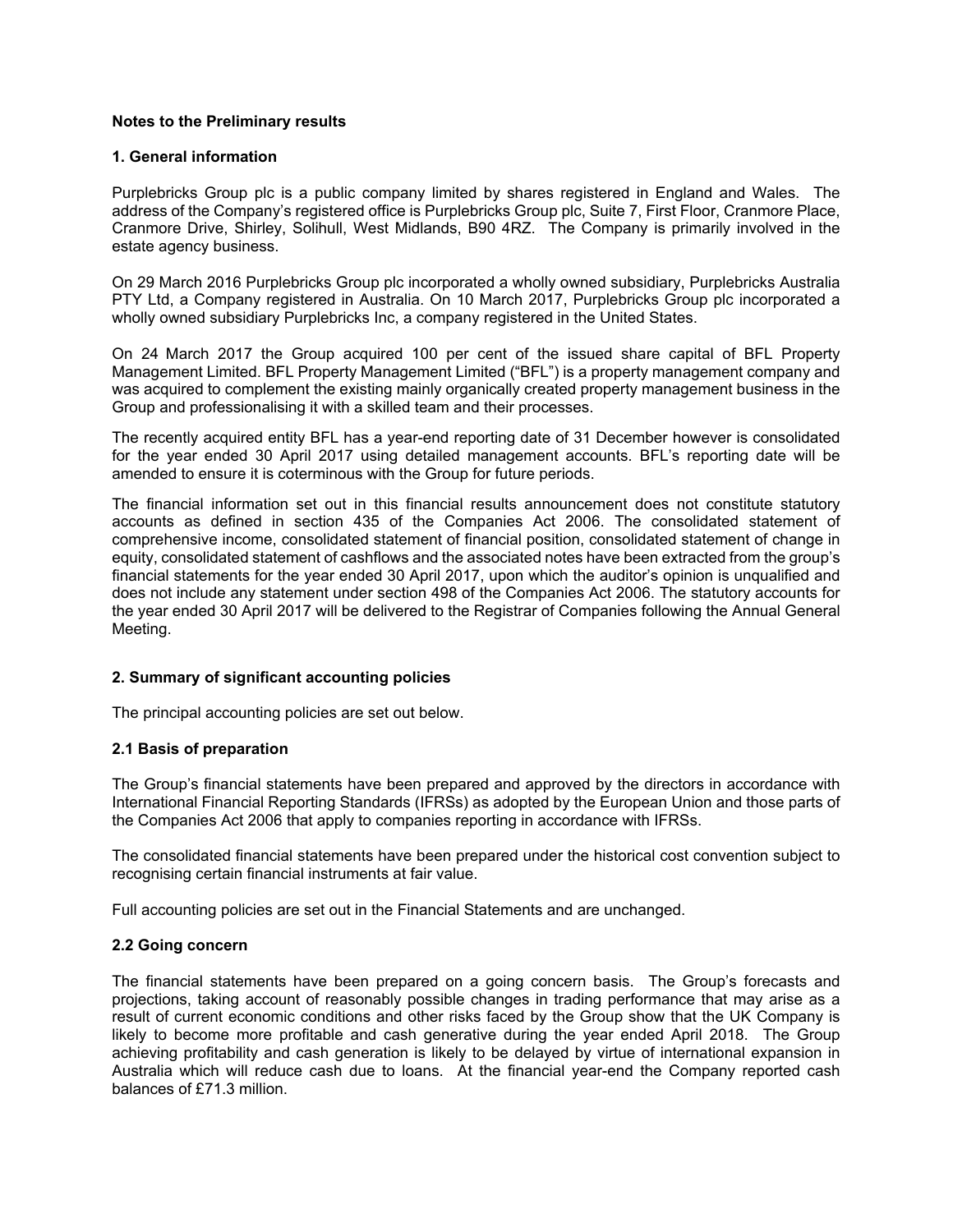The directors have performed sufficient sensitivity analysis to be satisfied that the going concern basis of preparation is appropriate. The operational gearing of the Company is such that it only reinforces the confidence of the directors.

The directors have prepared a monthly forecast to 30 June 2018 on the basis that the growth aspirations are achieved which show that the Group can operate with its existing resources.

Accordingly, the directors believe that it is appropriate to adopt the going concern basis of accounting in preparing the financial statements

#### **2.3 Basis of consolidation**

The consolidated financial statements incorporate the financial statements of the Company and entities controlled by the Company (its subsidiaries) made up to 30 April 2017. The Company controls an entity when the Group is exposed to, or has rights to, variable returns through its power over the entity. Subsidiaries are fully consolidated from the date on which control is transferred to the Group. They are deconsolidated from the date that control ceases.

Profit or loss and each component of other comprehensive income are attributable to the owners of the Company. Total comprehensive income of the subsidiaries is attributable to the owners of the Company.

Accounting policies of subsidiaries which differ from Group accounting policies are adjusted on consolidation. All intra-group transactions, balances, income and expenses are eliminated on consolidation.

#### **3. Segmental reporting**

The Group trade is managed as a single division, providing services relating to the sale of properties however management report to the Board using geographical segments. The financial information reviewed by the board is materially the same as that reported under IFRS and falls under the three geographic locations it owns a Company in: UK, Australia and the US. During the year, no customer contributed 10% or more of the Group's revenues (2016: none).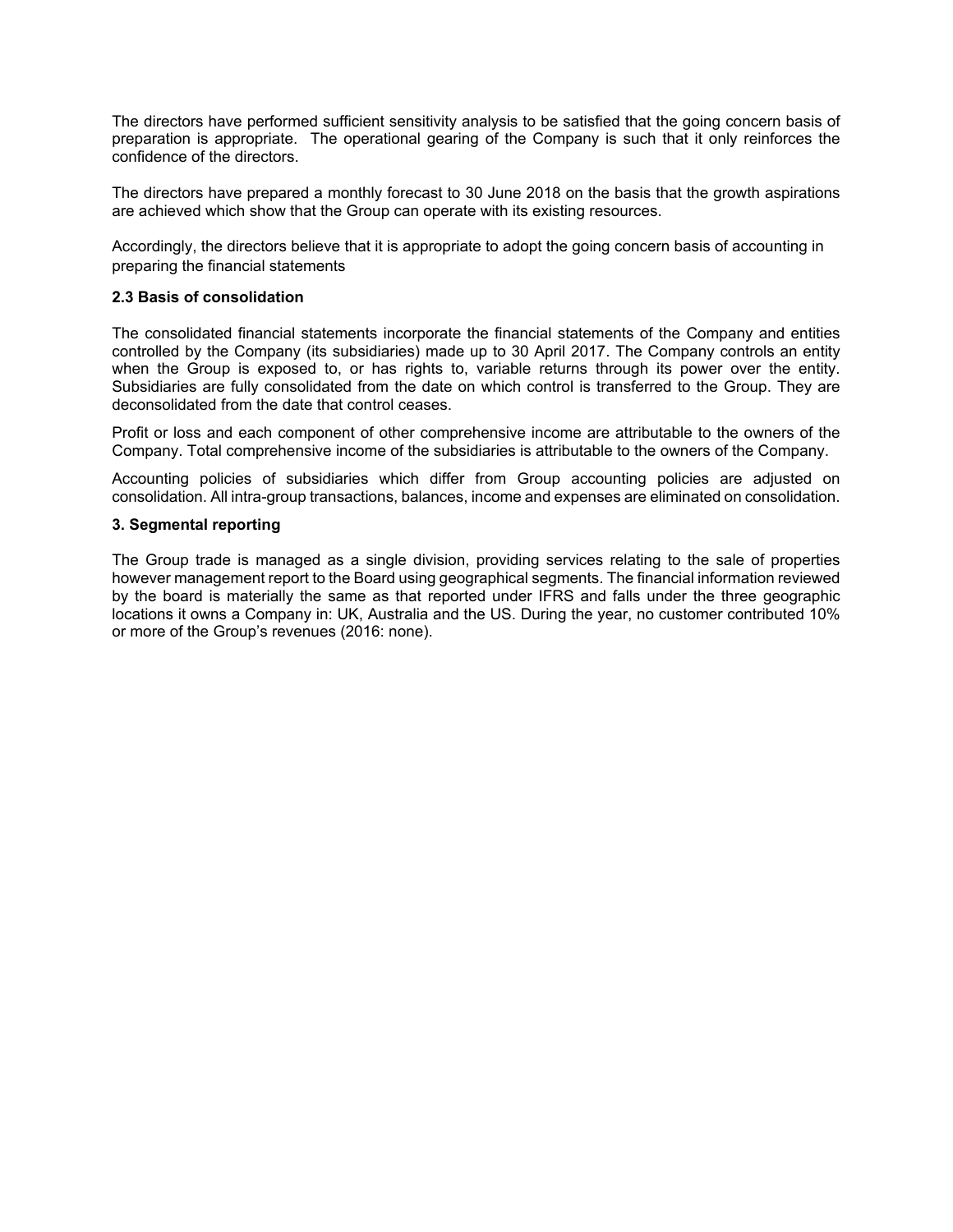The following is an analysis of the Group's revenue and results by reporting segment:

|                                | Year ended 30 April 2017 |                  |           |                |  |
|--------------------------------|--------------------------|------------------|-----------|----------------|--|
|                                | <b>UK</b>                | <b>Australia</b> | US        | <b>Total</b>   |  |
|                                | £                        | £                | £         | £              |  |
| Revenue                        | 43, 187, 653             | 3,518,425        |           | 46,706,078     |  |
| Cost of sales                  | (18, 946, 018)           | (1,911,920)      |           | (20, 857, 938) |  |
| <b>Gross profit</b>            | 24,241,635               | 1,606,505        |           | 25,848,140     |  |
| Gross profit margin            | 56%                      | 46%              |           | 55%            |  |
| Administrative expenses        | (9,659,191)              | (3,914,890)      | (65, 846) | (13,639,927)   |  |
| Marketing costs                | (14, 386, 154)           | (3,805,491)      | (27, 200) | (18, 218, 845) |  |
|                                |                          |                  |           |                |  |
| <b>Operating profit/(loss)</b> | 196,290                  | (6, 113, 876)    | (93, 046) | (6,010,632)    |  |
| Depreciation and amortisation  | 549,726                  | 15,949           |           | 565,675        |  |
| <b>EBITDA</b>                  | 746,016                  | (6,097,927)      | (93,046)  | (5,444,957)    |  |
| Share based payments           | 917,089                  |                  |           | 917,089        |  |
| <b>Adjusted EBITDA</b>         | 1,663,105                | (6,097,927)      | (93, 046) | (4,527,868)    |  |

|                               | Year ended 30 April 2016 |           |    |                |  |
|-------------------------------|--------------------------|-----------|----|----------------|--|
|                               | UK                       | Australia | US | Total          |  |
|                               | £                        | £         | £  | £              |  |
|                               |                          |           |    |                |  |
| Revenue                       | 18,603,679               |           |    | 18,603,679     |  |
| Cost of sales                 | (8,011,976)              |           |    | (8,011,976)    |  |
| Gross profit                  | 10,591,703               |           |    | 10,591,703     |  |
| Gross profit margin           | 57%                      |           |    | 57%            |  |
| Administrative expenses       | (9,604,541)              |           |    | (9,604,541)    |  |
| Marketing costs               | (12,924,002)             |           |    | (12,924,002)   |  |
| <b>Operating loss</b>         | (11,936,840)             |           |    | (11,936,840)   |  |
| Depreciation and amortisation | 162,468                  |           |    | 162,468        |  |
| <b>EBITDA</b>                 | (11, 774, 372)           |           |    | (11, 774, 372) |  |
| Share based payments          | 596,647                  |           |    | 596,647        |  |
| Fund raising costs            | 1,461,069                |           |    | 1,461,069      |  |
| <b>Adjusted EBITDA</b>        | (9,716,656)              |           |    | (9,716,656)    |  |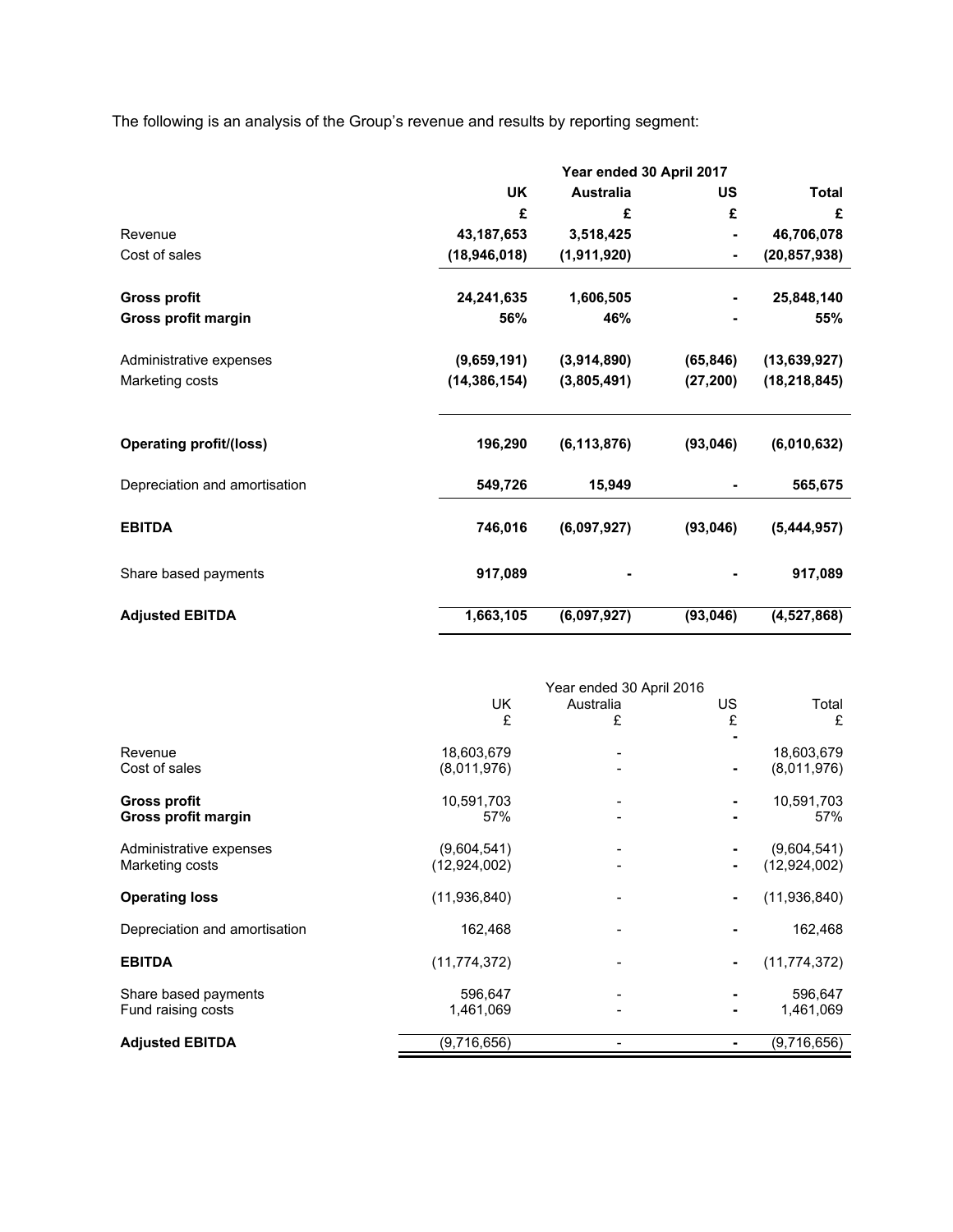**Segment assets and liabilities by location**

| <b>Total assets</b>      | 2017       | 2016       |
|--------------------------|------------|------------|
|                          | £          | £          |
| UK                       | 90,095,560 | 34,034,877 |
| Australia                | 2,911,678  | -          |
| US                       | ۰          |            |
| Total                    | 93,007,238 | 34,034,877 |
| <b>Total liabilities</b> | 2017       | 2016       |
|                          | £          | £          |
| UK                       | 8,709,709  | 5,971,711  |
| Australia                | 8,907,832  |            |
| <b>USA</b>               | 93,046     |            |
| Total                    | 17,710,587 | 5,971,711  |

## **4. Share based payments**

The Company operates an HMRC approved executive management incentive plan (EMI), an employee share ownership plan (ESOP) and a licensee share option plan (LSOP).

The vesting conditions for schemes 1, 2 and 4 are based on length of service with 25% of the options vesting on or after the 12 month anniversary of the employee's start date and a further 6.25% vesting every three months thereafter so that options vest in full on the 48 month anniversary of the employee's start date.

The vesting conditions for schemes 5, 6, 7, 8 and 9 are based on future service from the date of grant with 25% of the options vesting on or after the 12 month anniversary of the grant and a further 6.25% vesting every three months thereafter so that options vest in full on the 48 month anniversary of the employee's or the licensee's (where applicable) grant date.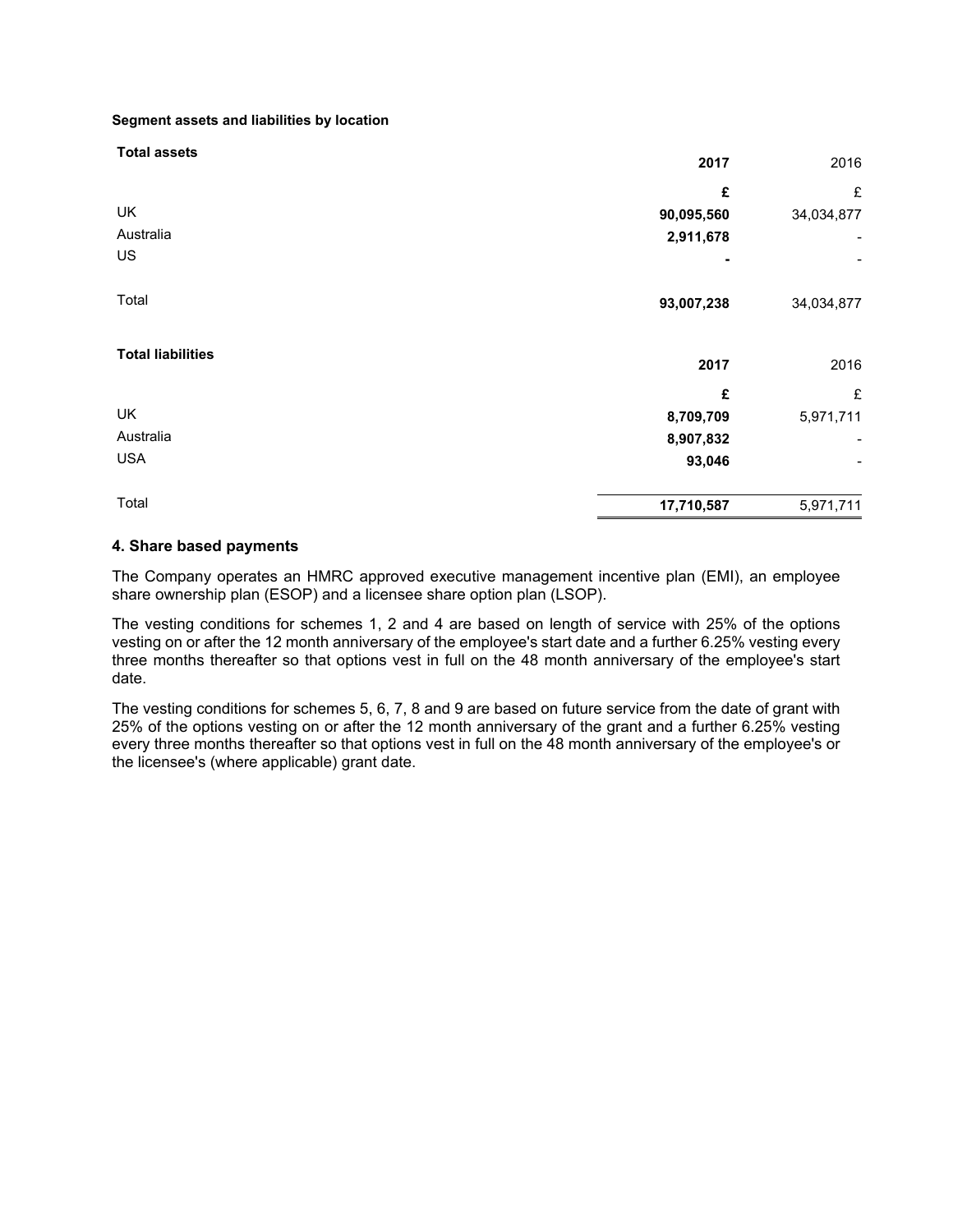Details of the total number of shares under option at the year end and conditions on qualification and exercise are set out below:

| Grant<br><b>Date</b> | <b>Scheme</b><br>No. | <b>Employees</b><br>entitled | <b>Number</b><br>of<br>options | <b>Vesting</b><br>conditions | <b>Type</b>          | <b>Exercise</b><br>price (p) | <b>Earliest</b><br>exercise<br>date | <b>Expiry</b><br>date |
|----------------------|----------------------|------------------------------|--------------------------------|------------------------------|----------------------|------------------------------|-------------------------------------|-----------------------|
| 09/01/2015           | 1                    | 14                           | 403,328                        | Length of<br>service         | EMI                  | £0.01                        | 09/01/2015                          | 09/01/2025            |
| 10/07/2015           | $\overline{2}$       | 11                           | 1,257,50<br>5                  | Length of<br>service         | EMI                  | £0.13                        | 10/07/2015                          | 10/07/2025            |
| 07/08/2015           | 3                    | $\overline{2}$               |                                | Length of<br>service         | EMI                  | £0.13                        | 07/08/2015                          | 07/08/2025            |
| 10/08/2015           | 4                    | 11                           | 388,441                        | Length of<br>service         | EMI                  | £0.13                        | 23/09/2015                          | 10/08/2025            |
| 29/06/2016           | 6                    | 68                           | 5,329,50<br>0                  | Length of<br>service         | ESOP/<br><b>LSOP</b> | £1.29                        | 29/06/2017                          | 29/06/2026            |
| 05/12/2016           | 7                    | 287                          | 3,405,00<br>0                  | Length of<br>service         | ESOP/<br><b>LSOP</b> | £1.25                        | 05/12/2017                          | 05/12/2026            |
| 04/01/2017           | 8                    | $\sqrt{3}$                   | 1,600,00<br>$\Omega$           | Length of<br>service         | ESOP/<br><b>LSOP</b> | £1.40                        | 04/01/2018                          | 04/01/2027            |
| 05/03/2017           | 9                    | 212                          | 2,246,00<br>0                  | Length of<br>service         | ESOP/<br><b>LSOP</b> | £3.10                        | 05/03/2018                          | 05/03/2027            |

The Company operates an unapproved executive incentive plan. The vesting conditions are based on length of service with 25% of the options vesting on or after the 12 month anniversary of the employee's start date and a further 6.25% vesting every three months thereafter so that options vest in full on the 48 month anniversary of the employee's start date. Details of the total number of shares under option at the year end and conditions on qualification and exercise under unapproved rules are set out below:

| Grant<br><b>Date</b> | <b>Employees</b><br>entitled | Number<br>of options | <b>Vesting conditions</b> | <b>Exercise</b><br>price(p) | <b>Earliest</b><br>exercise<br>date | Expiry<br>date |
|----------------------|------------------------------|----------------------|---------------------------|-----------------------------|-------------------------------------|----------------|
| 06/11/2015           |                              | 5.085.739            | Length of service         | £0.01                       | 06/11/2016                          | 06/11/2025     |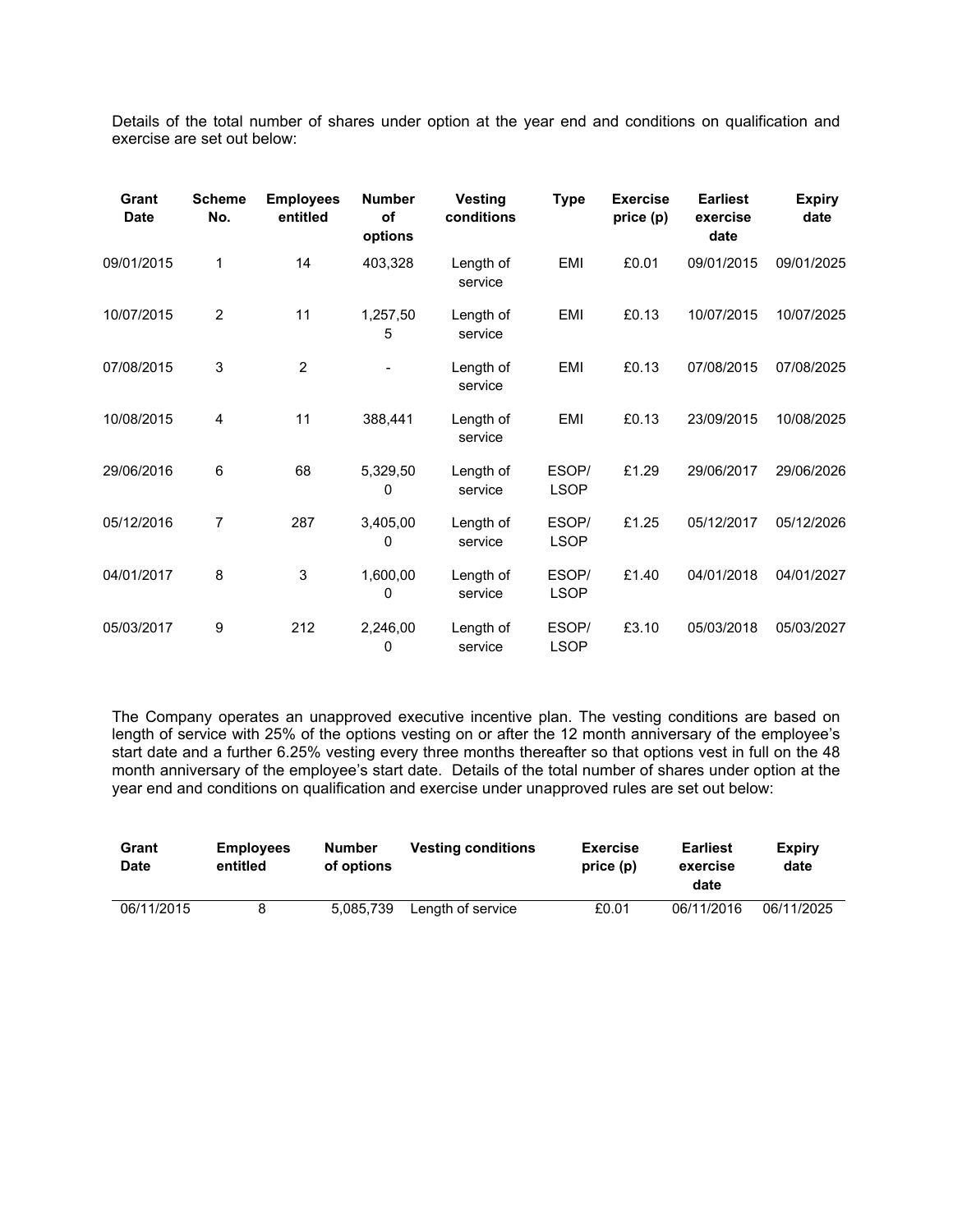7,121,414 share options were exercised during the year (2016: 9,000,660). The number and weighted average exercise price of share options are as follows:

|                                  | 2017<br>Weighted<br>average<br>exercise price | 2017<br>Number of<br>options<br>(number) | 2016<br>Weighted<br>average<br>exercise price | 2016<br>Number of<br>options<br>(number) |
|----------------------------------|-----------------------------------------------|------------------------------------------|-----------------------------------------------|------------------------------------------|
| Outstanding at beginning of year | £0.04                                         | 14,256,430                               | £0.01                                         | 42.637                                   |
| Bonus issue                      |                                               |                                          | £0.01                                         | 4,573,874                                |
| Granted during the year          | £1.62                                         | 12,580,500                               | £0.09                                         | 18,802,984                               |
| Exercised during the year        | £0.07                                         | (7, 121, 414)                            | £0.11                                         | (9,000,660)                              |
| Lapsed during the year           |                                               | ٠                                        | £0.13                                         | (162, 405)                               |
| Outstanding at end of the year   | £1.04                                         | 19,715,516                               | £0.04                                         | 14,256,430                               |
| Exercisable at end of the year   | £0.05                                         | 2,364,068                                | £0.06                                         | 3,141,298                                |

The weighted average remaining contractual life of the options is 9.1 years (2016: 9.2 years).

Options outstanding at 30 April 2017 for schemes 1 and 5 have an exercise price of £0.01 (2016: £0.01). The weighted average remaining contractual life of the options is 8.4 years (2016: 9.4 years).

Options outstanding at 30 April 2017 for schemes 2 and 4 have an exercise price of £0.13 (2016: £0.13) following the redenomination of the shares and admission to AIM. The weighted average remaining contractual life of the options is 8.3 years (2016: 8.9 years).

Options outstanding at 30 April 2017 for scheme 6 have an exercise price of £1.29 (2016: nil). The weighted average remaining contractual life of the options is 9.2 years. (2016: nil)

Options outstanding at 30 April 2017 for scheme 7 have an exercise price of £1.25 (2016: nil). The weighted average remaining contractual life of the options is 9.7 years. (2016: nil)

Options outstanding at 30 April 2017 for scheme 8 have an exercise price of £1.40 (2016: nil). The weighted average remaining contractual life of the options is 9.7 years. (2016: nil)

Options outstanding at 30 April 2017 for scheme 9 have an exercise price of £3.10 (2016: nil). The weighted average remaining contractual life of the options is 9.9 years. (2016: nil)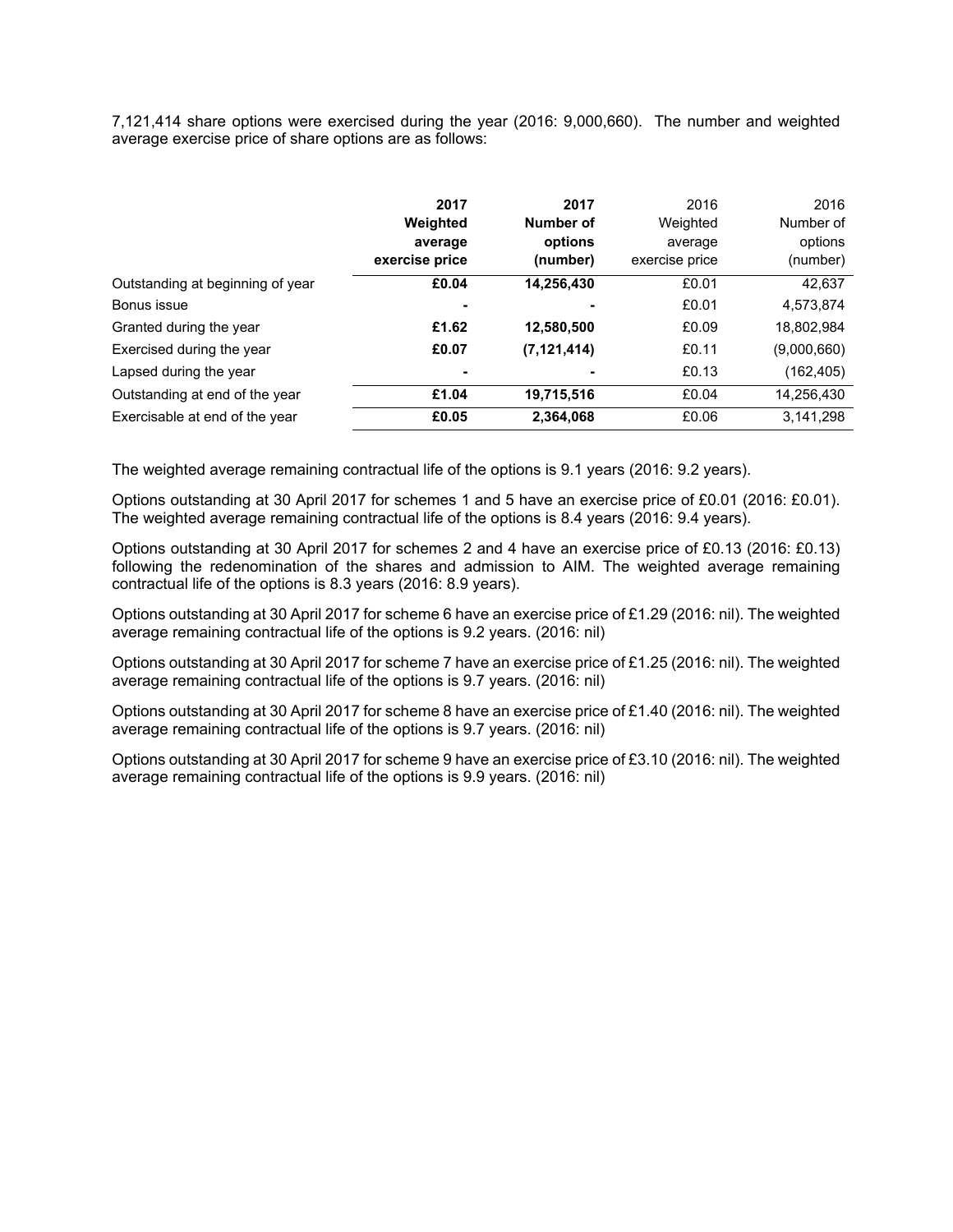### **Fair value assumptions of share based payments**

The fair value of services received in return for share options granted is measured by reference to the fair value of share options granted. The estimate of fair value is measured using the Black-Scholes model. Details of the fair value of share options granted in the period and the prior period, together with the assumptions used in determining the fair value are summarised below.

| Weighted average share price at date of grant        | 30 April 2017<br>£1.62 | 30 April 2016<br>£0.15 |
|------------------------------------------------------|------------------------|------------------------|
| Weighted average exercise price                      | £1.62                  | £0.09                  |
| Weighted average contractual life (years)            | 10                     | 10                     |
| Weighted average expected volatility                 | 27%                    | 27%                    |
| Weighted average risk free interest rate             | 1.5%                   | 1.5%                   |
| Total weighted average fair value of options granted | £20.333.905            | £1,664,100             |

The volatility assumption, measured at the standard deviation of expected share price movements, is based on a review of volatility used by listed companies in the same sector.

#### **Charge to the income statement**

The charge to profit or loss, included with administrative expenses, comprises:

|                            | 2017    | 2016    |
|----------------------------|---------|---------|
|                            | £       | £       |
| Share based payment charge | 917,089 | 596,647 |

### **5. Losses per share**

|                                   | <b>Basic and diluted</b> | Basic and diluted |
|-----------------------------------|--------------------------|-------------------|
|                                   | 2017                     | 2016              |
| Loss E                            | (3,005,329)              | (11,901,831)      |
| Weighted average number of shares | 249,811,478              | 101,194,640       |
|                                   |                          |                   |
| Losses per share $(E)$            | (0.01)                   | (0.12)            |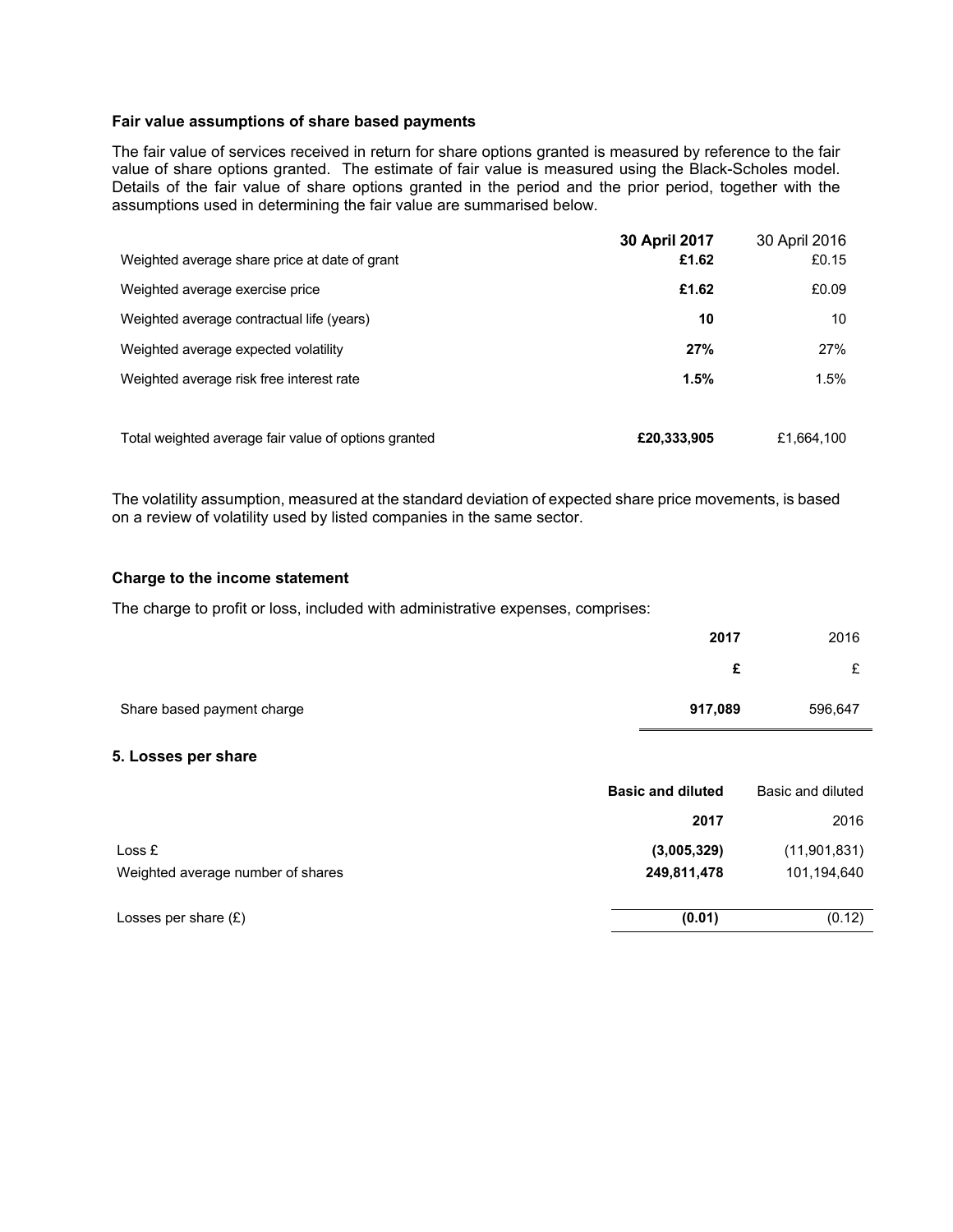During the prior year the Company issued bonus shares prior to its admission to the Alternative Investment Market (AIM) on a 108.2747 for 1 basis.

Diluted loss per share is equal to the basic loss per share as a result of the Group recording a loss for the year, which cannot be diluted.

The table below reconciles the weighted average number of shares:

| Weighted average number of shares 2016                       | 101.194.640 |
|--------------------------------------------------------------|-------------|
| Weighted average issue of new shares and exercise of options | 148.616.838 |
| Weighted average number of shares 2017                       | 249.811.478 |

### **6. Acquisition of subsidiary**

On 24 March 2017 the Group acquired 100 per cent of the issued share capital of BFL Property Management Limited, obtaining control of BFL Property Management Limited. BFL Property Management Limited is a property management company and was acquired to complement the existing mainly organically created property management business in the Group and professionalising it with a skilled team and their processes.

The amounts recognised in respect of the identifiable assets acquired and liabilities are as set out in the table below.

| Goodwill                                                      | 2,605,979  |
|---------------------------------------------------------------|------------|
| <b>Total identifiable net assets</b>                          | 967,712    |
| Trade and other payables                                      | (516, 823) |
| Deferred tax liability                                        | (210, 774) |
| Royalty value of short term use of tradename and inherent IPR | 100,000    |
| Intangibles - customer relationships                          | 1,070,968  |
| Cash and cash equivalents                                     | 253,502    |
| Trade and other receivables                                   | 188,034    |
| Property, plant and equipment                                 | 82,805     |
|                                                               |            |
| <b>Total consideration</b>                                    | 3,573,691  |
| Deferred consideration                                        | 25,000     |
| Cash paid                                                     | 3,548,691  |
|                                                               | £          |